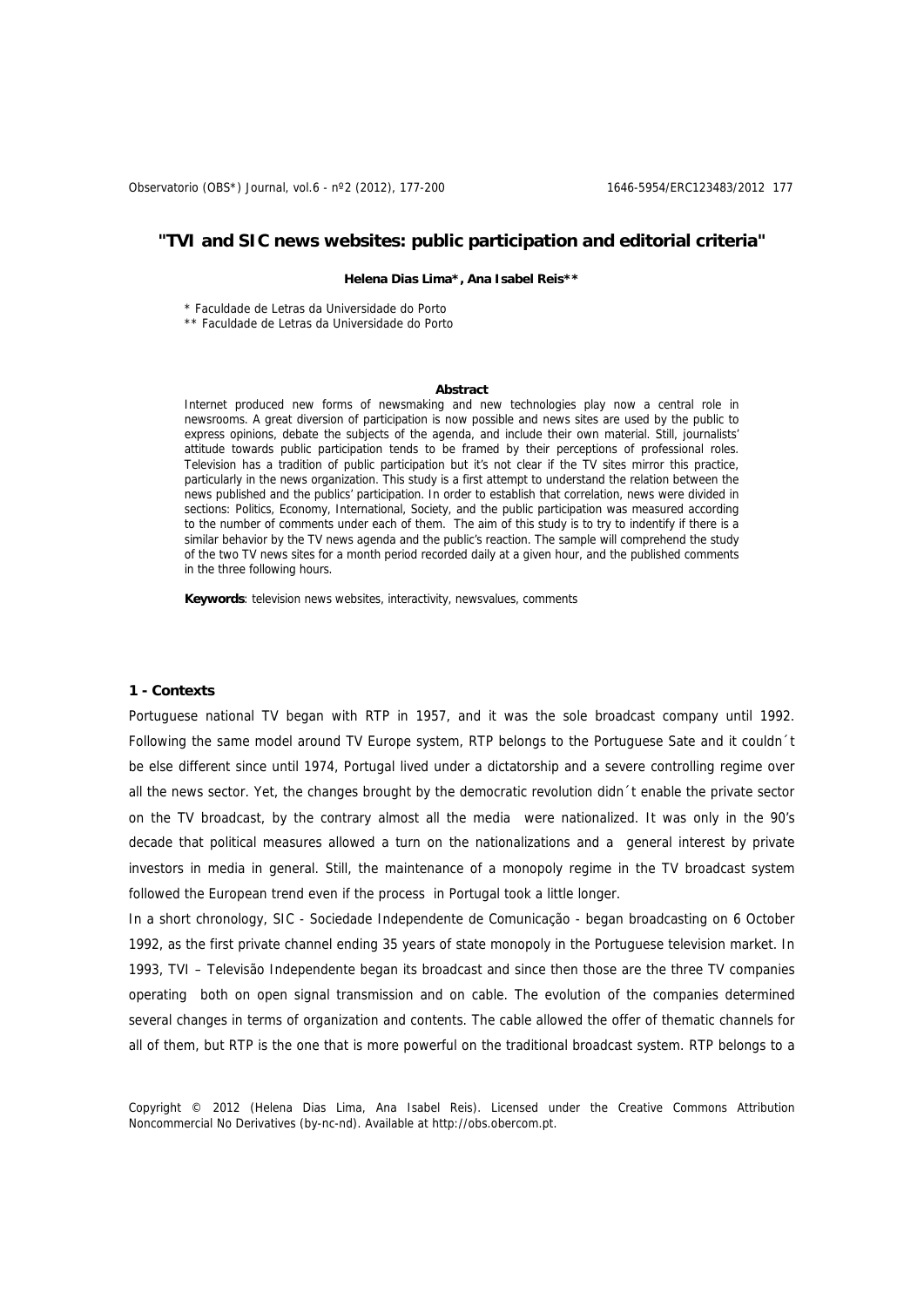national audiovisual group owned by the State (Portugal Global, SGPS, S.A.) that also includes Radiodifusão Portuguesa (RDP), the public radio station and also the LUSA (the Portuguese news agency). RTP has channels 1 and 2 in open signal and has several thematic channels on the cable, including RTPN, the news channel. This broadcast system corresponds to the public service model and it is highly criticized by politicians and the private sector.

SIC and TVI made depend their progress on the national broadcast according to the evolution of both companies. Since they are supported by private investors the success of their initiative depends on their holders. SIC's capital is held entirely by the PRESS - SGPS, SA, the largest private media group in Portugal led by Francisco Pinto Balsemão, through its subsidiaries Soincom - SGPS, SA SOLO - Invest. Communication, SGPS, SA and ZOOM MEDIA - Serv. Technicians and Prod. Multimedia, Inc. and in three years it was able to up stand the RTP's audiences. Still it was TVI that gradually gained the first position in the audience's ranking, even if that didn't last long. "SIC was able to capture very diverse publics of various ages, social class and the various regions of the country. However, it has a predominantly female audience. The diversification of viewers relates to the fact that the SIC is a generalist television.

TVI began as a feeble project owned by the Portuguese Catholic Church and after a troubled beginning two investors held its capital: Media Capital in 1997, and Sonae in 1998. After a few changes TVI was finally integrated in the PRISA, the Spanish Media Group, since 2005. The turning point in terms of audiences was in 2000, when the broadcast of Big Brother gave TVI a new boost in terms of general audiences. Since then, TVI opted by a very popular style directed to the audiences with less cultural formation, even if its previous director definition was: "A generalist profile station open to all audiences, with ambition, stability, and an enormous capacity for haste.

Since there are only 4 open channels, the only opportunity to diversify the offer of contents had to be the cable. This strategy was followed earlier by SIC in 2000, initiating the broadcast of several thematic channels that didn't last long. Still, SIC Notícias that began in 2001, and became a mark on the TV news recent history. TVI took a different path and consolidated its position on the generalist channel and only recently invested on the cable with its own news channel TVI24, in 2008. This delay was due to the owner of the cable system, TELECOM, that didn't allow TVI to open the new channel for 8 years.

The Portuguese television entered in the internet in the 1990, and although giving it a big importance and publicity, such advertising was not proportional to the investment made in sites mainly at the level of journalistic content. Internet always occupied a smaller role relegating the information for the prime-time television.

Between 1995 and 2001, the Portuguese television companies limited themselves to ensure the presence on the internet (Cardoso et al, 2009: 249), postponing the investment in this area. In 2006, Cardoso and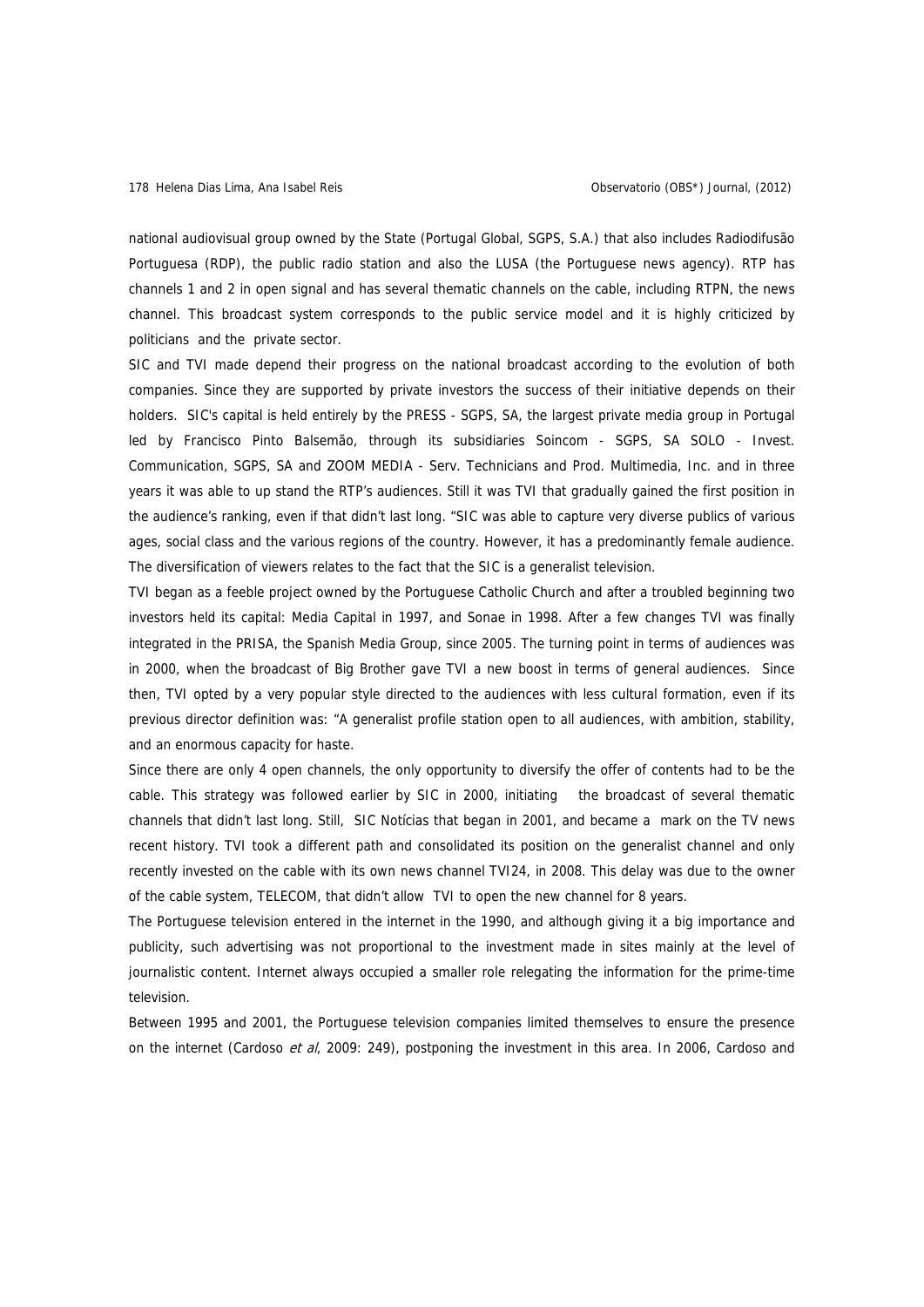Espanha, classified the different models of internet TV channels by placing the SIC in "Deepening news" in which the dominant features are the deepening of themes treated in informative blocks and the promotion of entertainment. TVI and RTP are inserted in the template "Institutional Television Portal," which, as the name indicates, contains institutional information on programming, and creates some interactivity during the traditional issue via chat, information and entertainment site (Cardoso et al, 2009: 249). The remaining models assure their presence on the internet through specific content produced by online or integrated newsrooms, and by a greater interactivity in the Web which does not happen in any of the other channels.

The strategy for online would change only in 2005/2006 due to a combination of factors: the evolution of media online, the increasing of the number of users and the coverage of broadband in Portugal, and especially the evolution of the visitors' behavior related to interactivity, participation and social networks. The emergence and popularization of YouTube was another decisive factor for the national televisions to change their strategy because it allowed the creation of new habits of consumption of audiovisual content: contents from television are now also in computer and mobile devices. The time of the hearings is divided between three screens: TV, computer and mobile devices. According to this new strategy audiences are simultaneously the viewers and the programmers since they can accede to different channels, select and display them on different platforms depending on the availability of each of them. This evolution in behavior of audiences is reflected in how the televisions regard the web capacities.

YouTube became a competitor to traditional channels by publishing videos of the programs they broadcast. Quickly television managements concluded that they could keep audiences to the station's brand by publishing their programs of entertainment and information in this audiovisual site. So, for TV, internet strategy is based on a platform of content distribution, and a logic of networked interactivity (Cardoso et al, 2009: 252) and it 's now increasingly, being seen as directed to an intended audience. A multiplatform television, made not to a mass of spectators, but to each one of them, i.e. thought out and planned for customizing, sharing and participating.

In the past two years the Portuguese television sites have been restructuring in order to adapt to the new realities of consumption of information and entertainment. They invested not only in renewing the image of sites but they also made available contents for the latest mobile devices (versions for iPhone, iPad, etc). Along with these, other features and tools provide a simple and quick access to the most popular social networks.

In terms audience, the profile of the viewer of the two stations is substantially different. SIC is mostly seen by men, although there is a technical tie between the two genders. The largest percentage of the audience has secondary or higher education, and the occupancy is mostly unqualified students or workers. The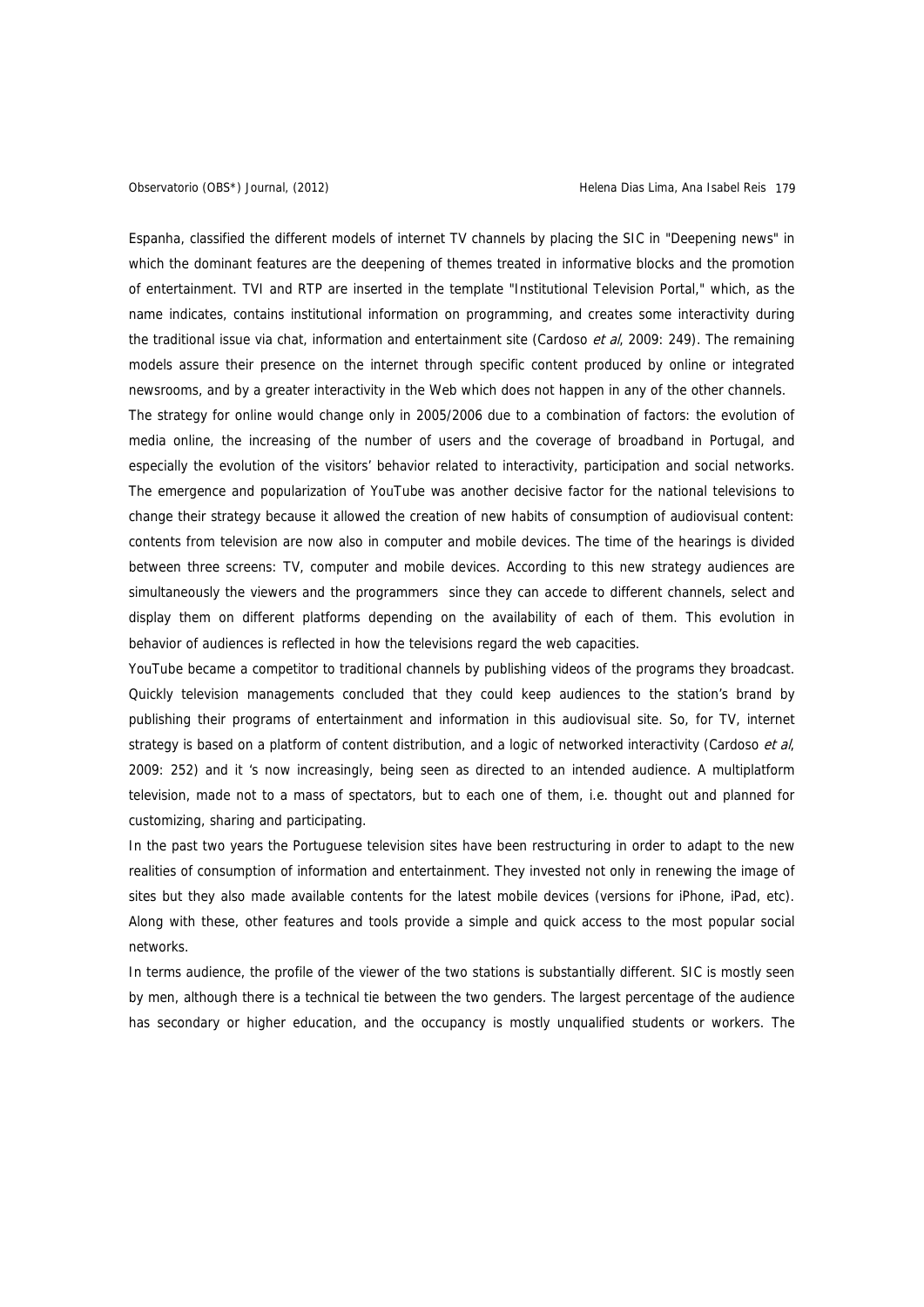audience of TVI is formed mainly by women, with basic or secondary education, and half of their viewers indicates the domestic profession.

1992 is the year that SIC was launched and when the rising of its audiences began. It reached the top share within three years and remained in place until the first decade of this century, when it was overtaken by TVI, the current leader in Portuguese television. SIC was later overtaken by RTP that occupies the third place of the share, although in a near place.



**Graphic 1 – Portuguese TV audiences** 

In the month of this currant analysis, February 2011, TVI was the leading station and RTP and SIC have exactly the same share but they are in a third place due to the cable offer that are increasingly contributes to the fragmentation of audiences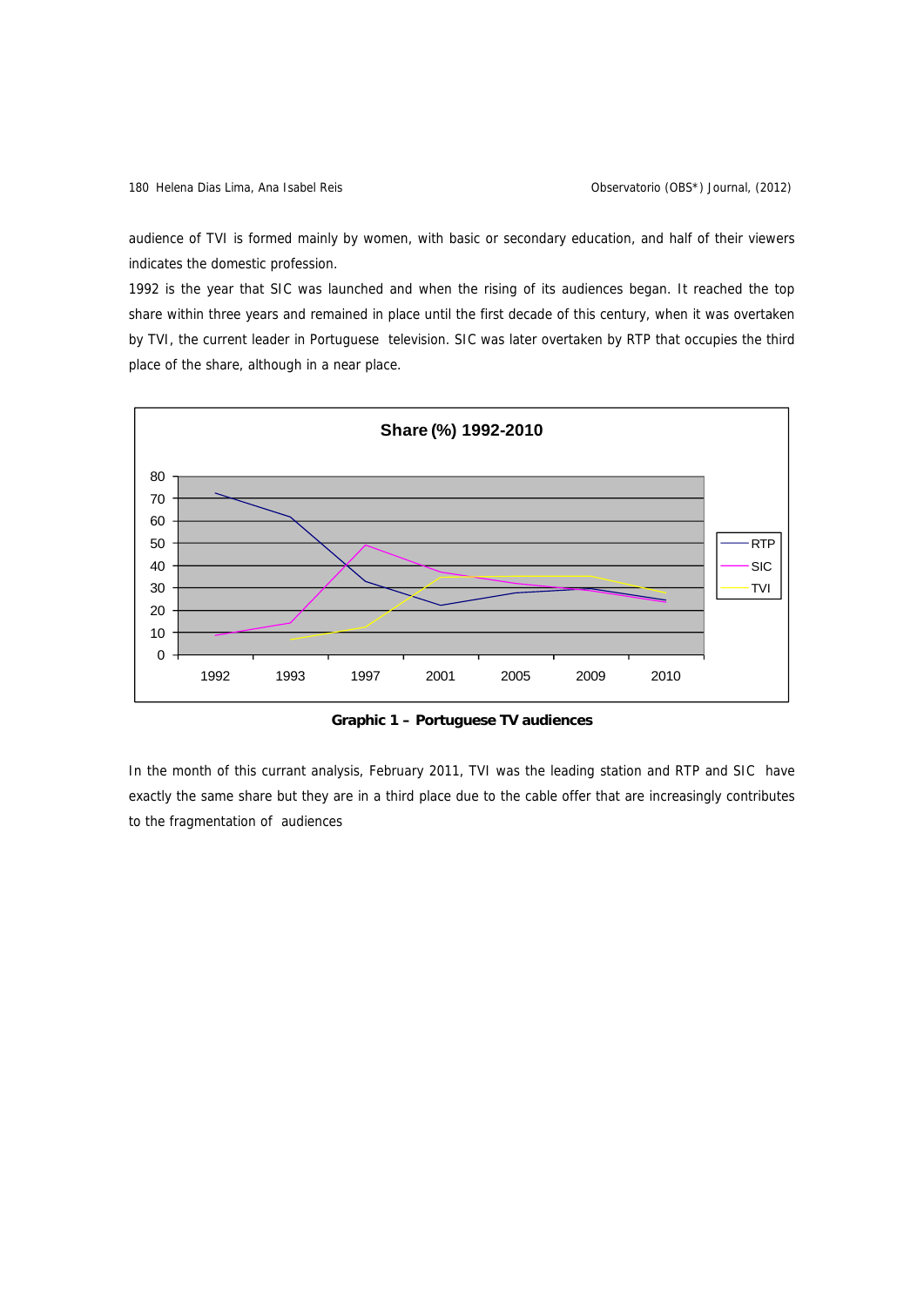```
Observatorio (OBS*) Journal, (2012) (Observatorio (OBS*) Journal, (2012)
```


**Graphic 2** – **Portuguese TV audiences, February, 2011** 

TVI leads the national news at 20 o'clock which is at the same time, the sixth most watched television program. The RTP news Telejornal is the 10th and Jornal da Noite SIC is the 13th.

In online, TVI was the most watched television site in 2010, with 61 million visits and 4 million page views. The RTP group site that aggregates the public radio, appears in second place with 41 million visits, while SIC has 35 million visits.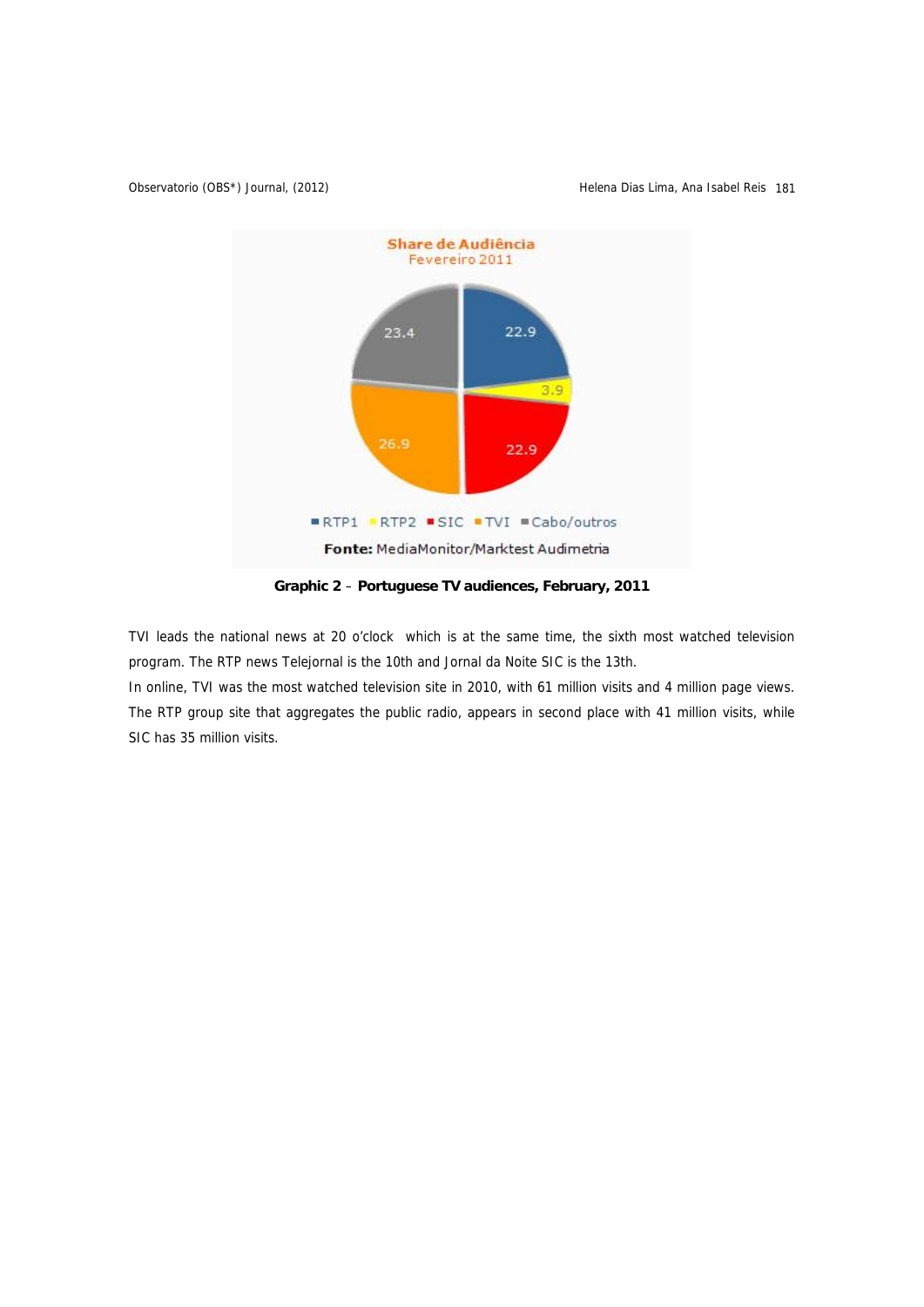

**Graphic 3 – Visits in Portuguese TV sites** 

In 2010, the TVI was the 9th most visited in Portuguese ranking, RTP is the 14th and SIC the 19th.

# **2 - Methodology**

This study is a first attempt to understand the articulation between the relevance of news in Portuguese television websites and the publics' participation in order to confirm if the hierarchy established by journalists has an equal response given by the readers' comments or others. For this purpose it was chosen a month, February, 2011, during which two television sites, SIC and TVI, were photographed at the same hour of the day: the headlines at 21:00 and the comments at 00:00. The other national television RTP couldn't be part of this study because it doesn't allow comments in the same way as the others do. The organization of the site doesn't match the same criteria because RDP and RTP have an experience of convergence of contents. They share news in different segments like audio, video and text, and comments are allowed only on the text news.

In this analysis we chose only the headlines and the related comments in order to establish the public's behavior towards the hierarchy of news decided by journalists. Apart from this main criteria the study is based on the inclusion of the news in sections/ subjects in order to better understand the editorial profile of each news organization and, furthermore, to try to find a connection between these subjects and the public's choices.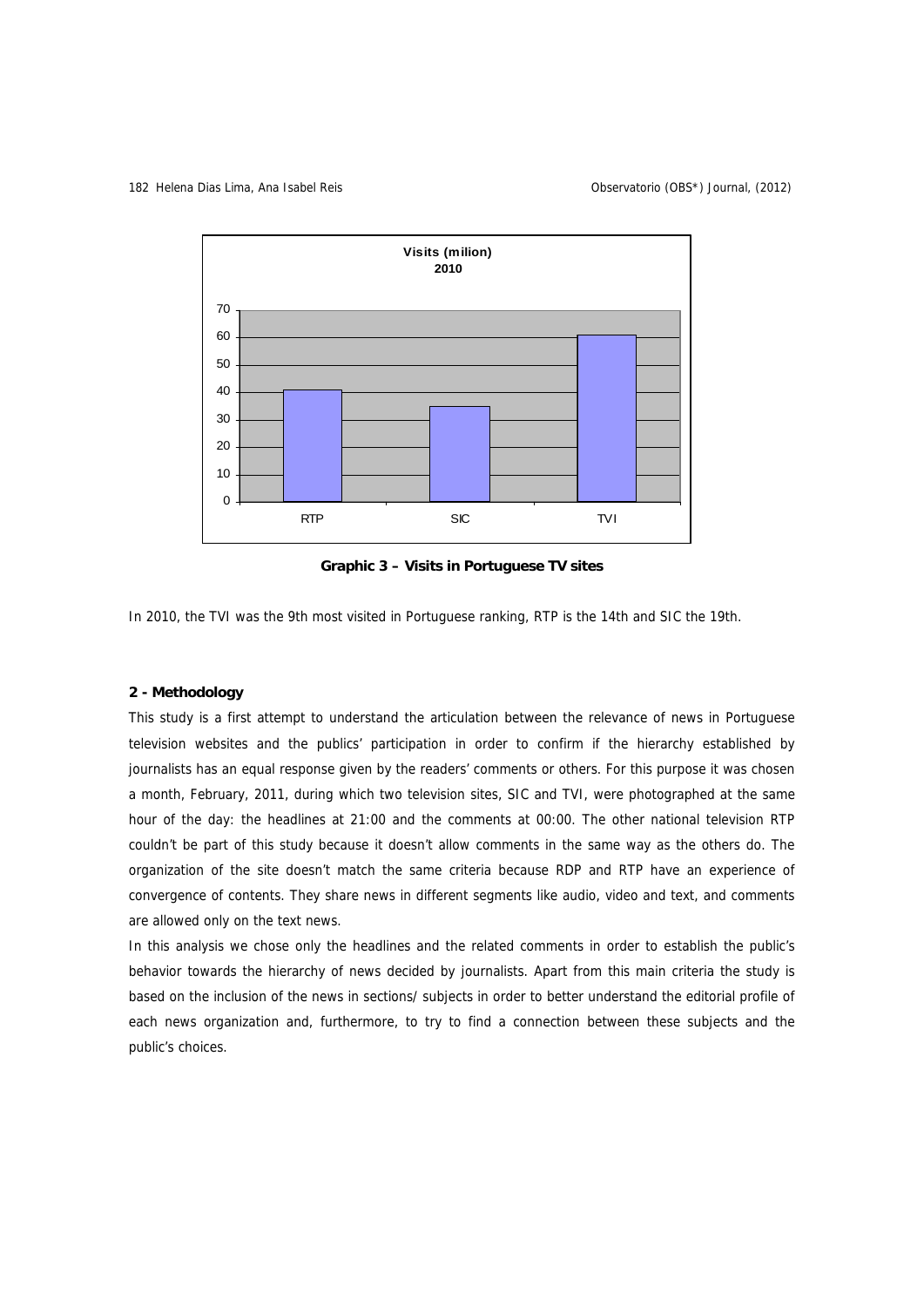It was also made an interview to the chief editors of both sites in order to better understand the editorial orientation towards the public participation but only TVI24 editor was available to respond.

#### **3 - Interactivity and television**

One could say that interactivity is not an alien concept to the medium television, still, the public's participation is not one of its original features, at least not as usual as it became nowadays. The initial TV model began with a triple purpose: entertaining, educating and informing, the Public Service Broadcasting (PSB). This tripod was the very heart of the model that prevailed in Europe until the 80's. Umberto Eco (1985) called it paleo-television in opposition to the new coming model the neo-television. In the first stage the roles of producers and viewers were clearly apart, given that the emission had the total control of contents, and audiences had little options in interfering with programs. It was also described as a pedagogic programming (Odin, Casseti, Wolton, Missika) were viewers are described as a major classroom to whom TV producers should be the teachers.

Technology and the extent of the TV market to the private sector produced a change in the initial paradigm. In the neo-television era viewers became the center of the action, instead of the hosts/ anchors as representatives of the institutional TV. As such, the viewer became the decider, the evaluator and the participant (Casseti, Odin, 1990). These new attributes were only possible because private channels allowed a diversified programming and the possibilities of choice were highly increased. Besides the inclusion of public on several shows and in different levels granted interactivity and their capacity to assess contents. According to the new profile there's a closer relationship between the viewers and the TV through several communicational strategies such as contact interaction and socialization, and the living room is considered the extension of the set. In the same sense, the line between information and entertainment grew thinner and, in spite of the journalists standard procedures, TV news are also seen as a deliverance of a show (Bourdieu, 2005). Infotainment became a goal in several levels of the news process.

But the television offer became even more complex due to the evolution of transmissions and platforms. In fact, the multiplication of options gave an enormous power to the viewer that became the ultimate decider of the viability of programs. The traditional channels have to compete with the cable thematic logic in order to keep audiences and advertising, but the fragmentation of publics in a multi-offering environment is jeopardizing the maintenance of the traditional generalists TVs. The weakening of television previous roles can also be enhanced by the internet factor, in a sense that it allows the access to a even more varied offer of contents. The migration of TV contents to social media raised new forms of interactivity facilitated by the mobile devices, through comments and other inputs (Montpetit, 2009). Besides the Web produces a strong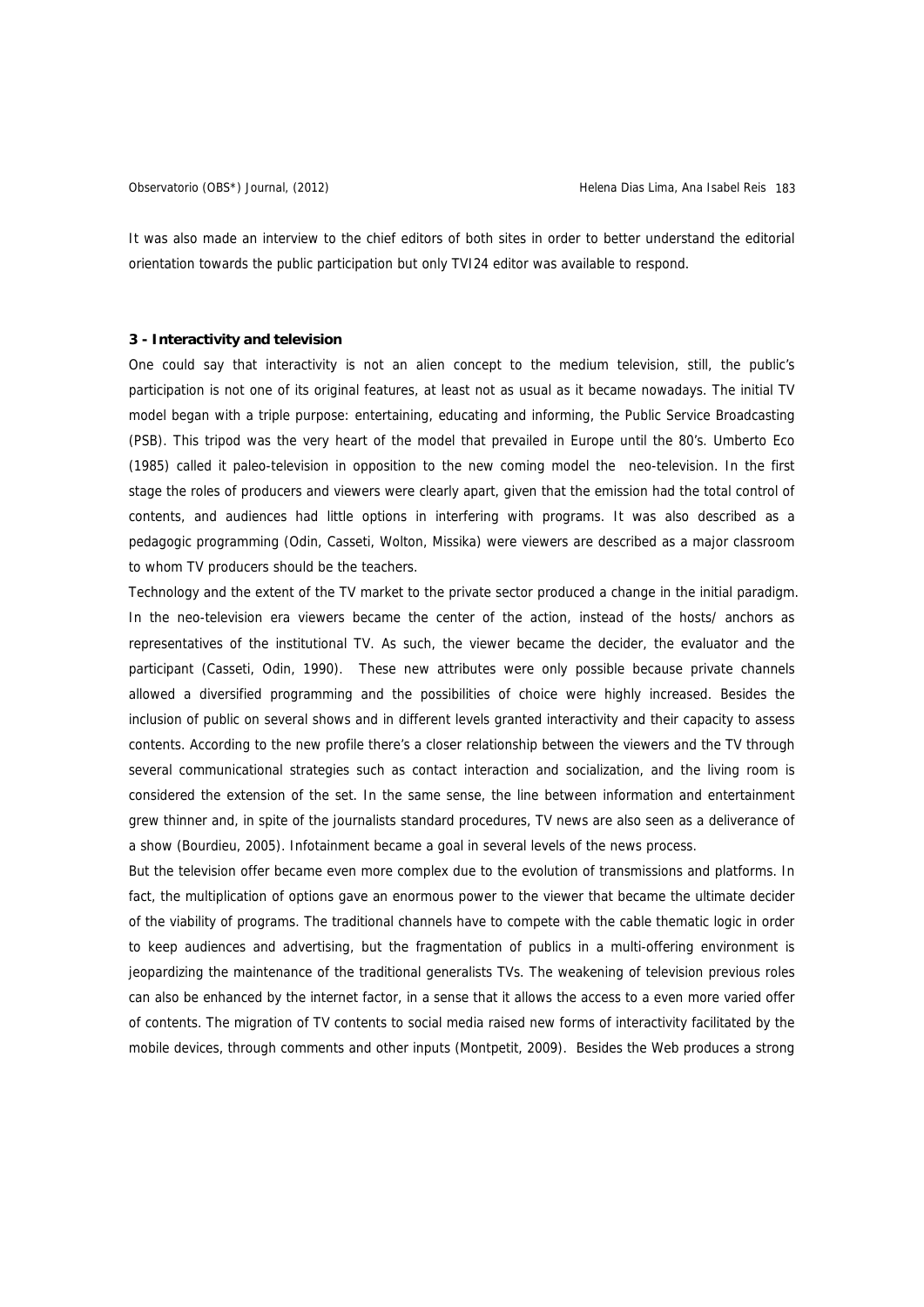appeal to a particular audience target and, therefore, young people preferably browse the net in demand of their particular and individual choices, instead of watching TV. Still, internet and its multiple possibilities in terms of contents can perform a way of the consolidation of the brand and interactivity developed under particular formats may strengthen the audiences fidelity (Bowling; Chan-Olmstead 2001, Chan-Olmstead; Jung 2001). Furthermore, the users contents can generate new forms of collaboration that in online journalism can be referred as crowdsourcing and that on television social media plataforms may evolve towards co-authoring contents (Carter, 2009).

The actual scenario may lead to a new paradigm where, apparently, the constrains imposed by zapping and internet competition announce the end of television (Missika. 2006). But apart from the multiples options and the hyper-fragmentation, the roles of producers and consumers can also be considered as a problem in the future, since Missika sees the growing and pressing public participation as the remission of the editorial power.

Can this be a real demanding problem? Can the anonymous citizen menace the center of decision in TV contents, particularly in news sector? History says that the role played by the public became more and more important, in terms of certain formats and in terms of participation in live news. In popular TV, public has a central role in new genres such as talk shows, reality TV, and lifestyle TV which don't match the idea of an educational purpose subjacent to the public service and they don't fulfill the capacity of creating social cohesion. Actual PSB assimilated these popular genres in a combined system, which doesn't necessary means the total lack of educational purposes or the information values, even if it's now according to a different approach than the previous perspective sustained by a political and cultural elite (Lunt, 2009). In the actual TV model, news production also have to adjust to the influence of popular formats. The inclusion of live information gained a relevant role enhancing the rhythm of the news sequence and providing the sense of actualization and immediacy. Breaking news also emphasizes these notions. Though, when reporters do actualizations live, they seldom include the participation of public. In reports and live information, TV journalists generally regard public as sources and little more than that, even if with some exceptions. But the public participation in other news formats is not excluded and the transmission of big events or mega events (Dayan, Katz, 1999) show otherwise. In important sports events, occasions involving public acts of important people, etc., editors welcome the contribution of anonymous people even if it is often pre-arranged.

The editing of the public's contribution can take place in other infotainment formats when some issues are debated in front of a live audience. In the Portuguese RTP there´s a show where the most controversial subjects of the national agenda have a weekly show "Pros and Cons" with live transmission, in a theatre. Still, the audience participation is clearly organized by producers. Moreover, there's a clear distinction in the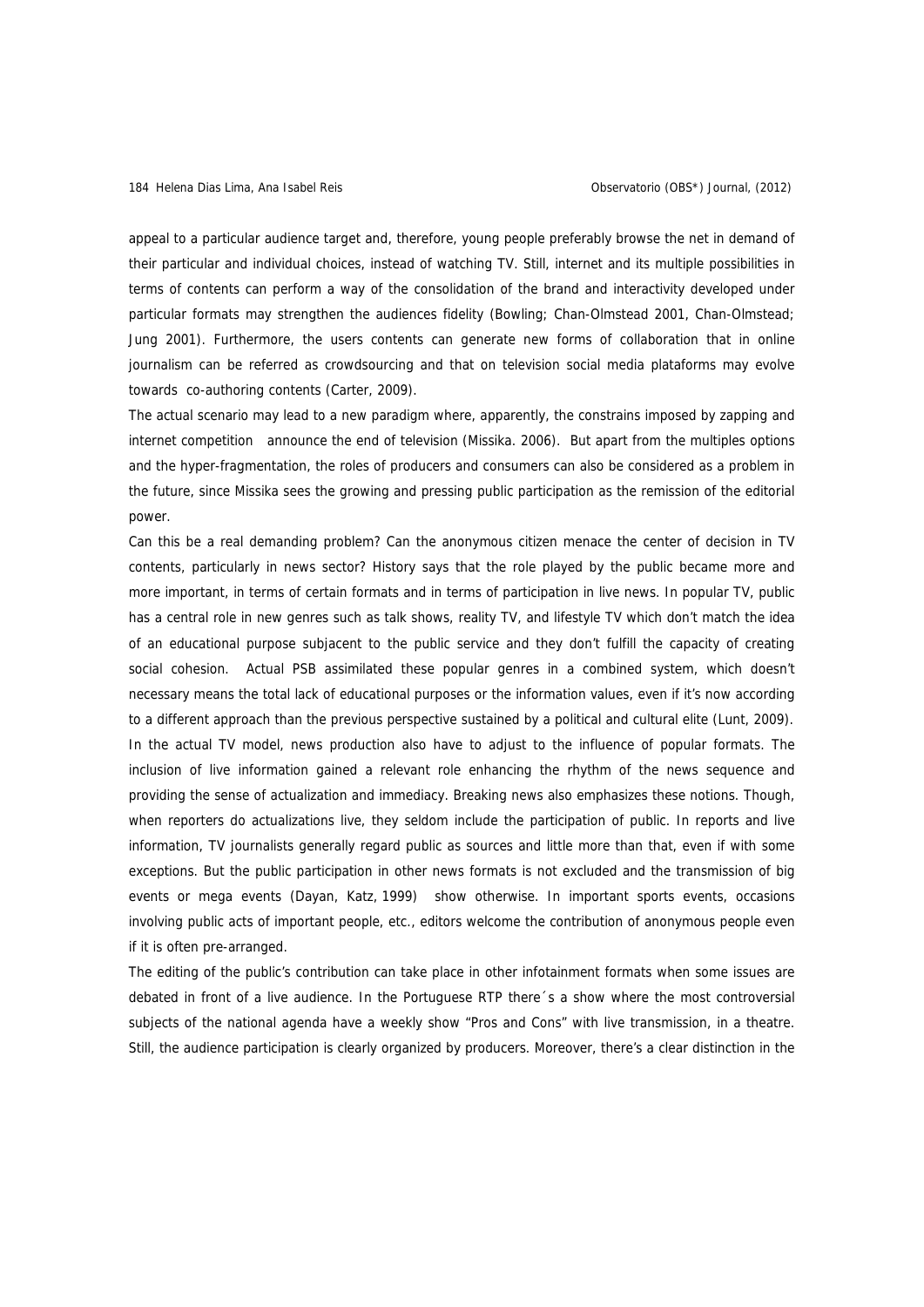several levels of players. The first level is represented by the host and the chosen panels at the set, then some particular figures seated on the front rows that are institutionally involved in the subjects in discussion, and last, some opinions given by other people related to debate in some degree, but these are also pre-arranged participations. This example shows that somehow the power of the public in the new era of news television is not so overwhelming as it apparently seems.

In fact, there are several aspects that underline the power of producers and journalists. The other more typical forums of debate in TV news channels also present a host and one or more invited experts, and the audience can contribute with questions and opinion by phone or email, with a certain capacity to drive some of the issues raised in these programs. In any of the cases pointed before, the news organization keeps the deciding capacity through the mediating process that journalists and editors still centralize, through the TV production processes and ultimately, through the editing (Canavilhas, 2001), the particular field of the gatekeeping power.

In order to adjust to the new digital era, TV companies are sharing their different contents in multiplatform solutions rearranging or re-editing the original formats or even in a shovelware process (Doyle, 2010). The convergence models were adapted by television, more or less successfully, and internet is used as one of the inevitable means of sharing contents. There are few studies approaching the specific characteristics of TV sites and in particular the role and organization of news in them. Therefore this study tries to establish the importance of interactivity in TV Portuguese news sites, one of the main features pointed by companies, users and authors.

Considering the kind of participation that is allowed, the center of this study is the relation between news hierarchy criteria and the public's comments. This choice is due to the fact that the news TV sites don't show much possibilities in the study of this area. Their organization of news has a double logic. By one hand they highlight news according to traditional TV reports but they also try to give breaking news. That is to say that the headlines follow the news previously broadcasted in the national 13 or 20 o'clock news. If immediacy demands actualization of contents, the format is similar to other news sites. That means that these news sites don't create TV formats in these circumstances and they are kept for the prime time editions, in open signal. Therefore there is a shovelware tendency in the news contents and a certain submission to the interests of the traditional broadcast channels.

The public's participation in TV news sites behaves according to this formatting of news. Since there are no open online programs that involve debates, forums or other types of spaces as in traditional TV, the participation is limited to emails to the editors, the commenting of news and the sending of footage or some braking news. Still, the importance of these means is yet to be determined and, according to Amaral and Cardoso (2008), journalists tend to disregard the public influence provided by the interactivity that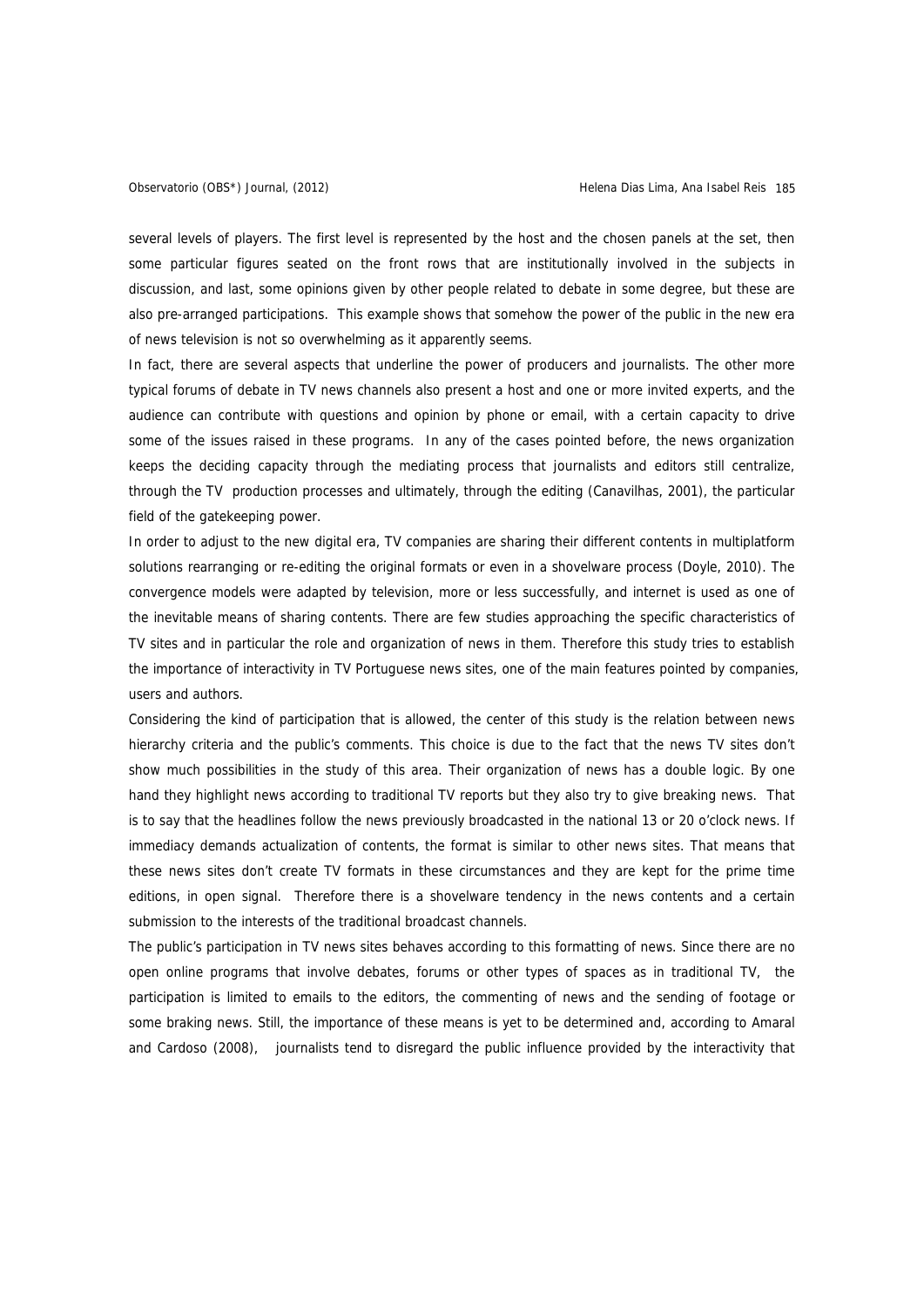internet allows. Furthermore, these authors argue that the most relevant form of public participation for journalists it's the email even if in many cases journalists' emails are not available to the main public. Considering this scenario, the connection between TV news sites and their audiences is not that different from other news sites, and the study of the public participation is very restrained by all the problems presented above.

### **4 - Theoretical approach**

Online journalism raised again the debate on organizational analysis in terms of how journalists decide what's news and the way the public respond to the way they select daily facts and organize them. Professional practices established long ago contribute for framing processes that define the way news are constructed according to worthiness criteria and a hierarchy of values supposedly validated by the public's choice, through audience measurement. But the nature of news is also defined by the organizational constrains regarding the company's policy which leads to an articulation between these boundaries and the professional procedures (Soloski, 1999). Therefore the news construction is a social process defined by the trans-organizational dimension represented by the encounter of personal professional practices and the companies' strategies, as means to accomplish the goal of newsmaking (Tuchman, 1980, Soloski,1999 Gans, 1972).

New technologies produced major transformations in newsrooms and had journalists' practices altered due to changes in terms of speed of newsgather and publishing, validation procedures and ethics (Hermans et al, 2009; Noci, Arriaga, 2003). These changes were regarded with concern by practitioners that welcomed some aspects that internet provides, being speed the most underlined quality. But the new medium led to negative responses in terms of professional chores related with the pressure that results from immediacy. It has several consequences in validating procedures, fonts access and unoriginal work, since these newsrooms rely mostly on indoors work (Fortunati et al 2009). According to Nguyen (2010) a defensive attitude persists in online newsrooms resulting from the menace brought by internet which is related to professional roles or, better said, by the effacing of journalism as a well demarked activity. These fears are due to two kinds of reasons. In a first level, the new technologies demand a renovated professional profile, where multitasking and speed play a crucial factor. Companies expect from professionals these capacities but with low costs and, therefore, they prefer younger and differently prepared journalists.

Newsrooms became a mix of professional attitudes and senior journalists' fear that the technological argument may put in danger endured social and professional values, as well as the nature of news (Witschge, Nygren, 2009). The second level of concern regarding journalists' professional roles is related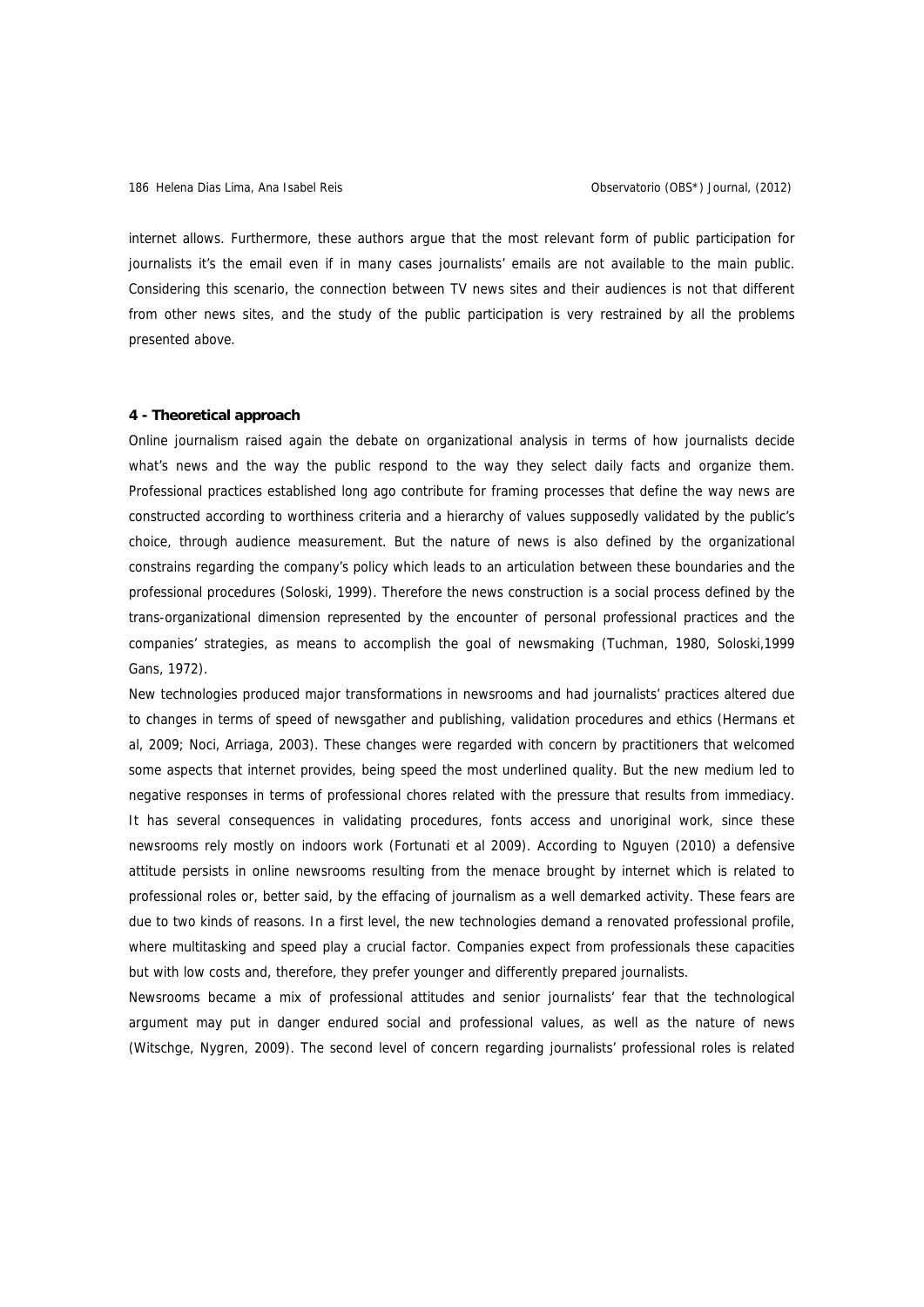with interactivity, remarkably one of the positive features enhanced by journalists when they evaluate the internet impact in their work (Fortunati et al 2009). Public's participation is well accepted mostly as a form of validation of news production and, in this sense, the digital environment is regarded as traditional media, where the line that separates news producers and consumers is clear. In fact, participation is a well accepted feature in newspapers, and more so in radio and television. Interactivity in digital media should not, therefore, represent the disappearance of boundaries between news producers and the contents that are included in sites by readers, whatever they might be. These inputs are not in the same level as news productions, that remain as an exclusive professional domain. Several studies point out this more conservative regard towards public participation even though interactivity is not uniform, nor is the journalists' acceptance of various levels of public involvement (Chung, 2007; Wardle, Williams, 2010; Witschge, Nygren, 2009).

Several types of participation may be included by digital media also described as UGC (user generated content): "breaking news footage, audience comments, audience experiences, collaborative journalism (community reporters, digital stories), networked journalism (BBC journalists tapping into expert communities online), and non-news content included in news output." (Wardle, Williams, 2010: 783) This diversity is hardly found in Portuguese sites where the most common forms are forums, comments and breaking news footage, photos, poles. Journalists have a cautious attitude mostly towards comments and forums since they are often used with offensive purposes and online newsrooms are now confronted with an extra editorial function. That is to say that the initial enthusiasm regarding audience contents decreased and the level of participation is now constrained by pure common sense.

Does this mean that interactivity lost its appeal and that digital news media developed an absolute negative response? Surely audiences' response to online news contents is still regarded as one of the central features taken in consideration by both professionals and companies. Media companies grabbed the chance to measure the users reaction to their products by metric systems but also by the interactivity revealed by public participation in different levels and various forms, therefore it will surely prevail as a main characteristic even if some aspects will need further evaluation.

As it was pointed out before, online news organizations regard the public interaction mostly as a means of validating the production of contents, but news production obeys to procedures other than the public's acceptance. Daily news organizations establish a grid of issues that they consider to be the most relevant and that fulfil the public interest. The media agenda (McCombs, Shaw, 2000) corresponds to an organization of subjects that has its roots in the sections of newspapers and, thus, journalists frame reality according to this categorization, but also to a ranking that defines the most relevant facts. The worthiness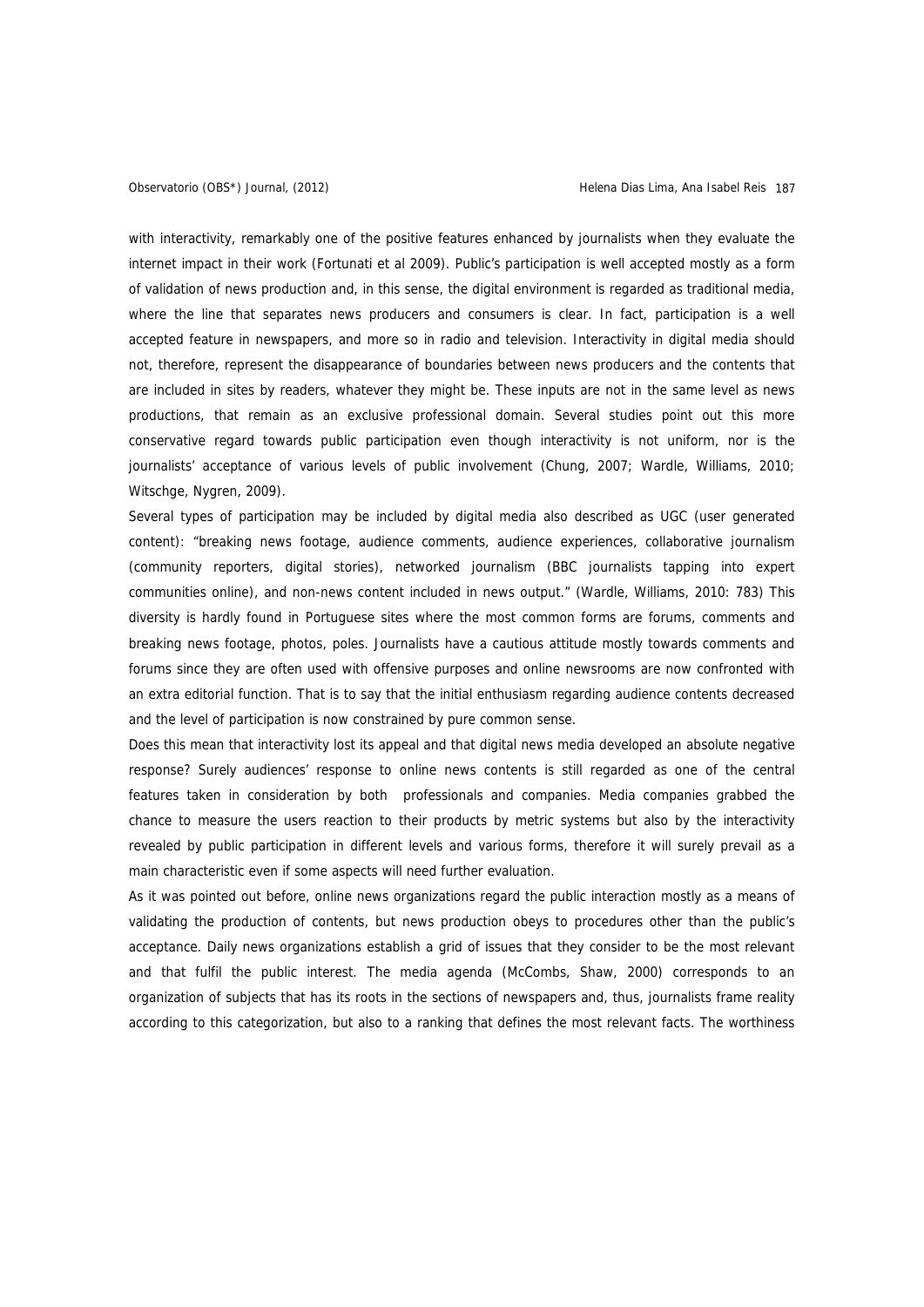of news is determined by a criteria like immediacy, novelty, impact, proximity, conflict (Brooks; Kennedy; Moen; Ranly, 1988).

Among this values some news gain a particular importance and therefore they are emphasized by the editorial organization. In newspapers they make the front page and the main headline if they are considered the most relevant. Somehow this hierarchy was adapted to online support and the relevance can now be given by the size of the title but it is also emphasized by a picture or even a video, thanks to multimedia tools. In television websites, headline news have a determined space in the top of the page and are emphasised by a title or a teaser that works as a lead within a frame, as if they were the titles, with the following news report developments. The hierarchy of news is determined by the importance and not by the sections/ subjects they are inserted in.

Still, the choices made by journalists in terms of top stories of the day always tend to give some subjects a particular relevance and a lesser evaluation to subjects like fait diverts. In a daily basis, news are organized according to an hierarchy where politics, international and economics are in the top of news professionals' choices. Society, crime, sports and other less serious subjects seem to make the readers' preferences. That reveals a gap between what journalists think as news relevant and what the audiences really like, even though if this correspondence is not always levelled and shows different behaviours according to a major impact in particular political periods (Boczkowski, Mitchelstein, 2010). If so, the debate may now be centred on how online news organizations articulate their agenda setting processes and if interactivity plays a role in it.

#### **5 - News on Portuguese web TV sites and public's comments**

Our analysis comprehends a month period – February 2011- and it includes 140 news in SIC's site and the same number in TVI's site because the organization of the webpage is identical and they both present five headlines. These main news are clearly indentified because they are the imported from the traditional broadcast, and presented by hierarchic order, distinguished from the other minor news by size and location. Sic news website includes 752 comments in the headlines and TVI24 allows 111 comments in the same criteria, in total 280 news to 863 comments.

The graphic below gives the distribution of the headlines in SIC website according to the sections, and shows a certain balance in this distribution.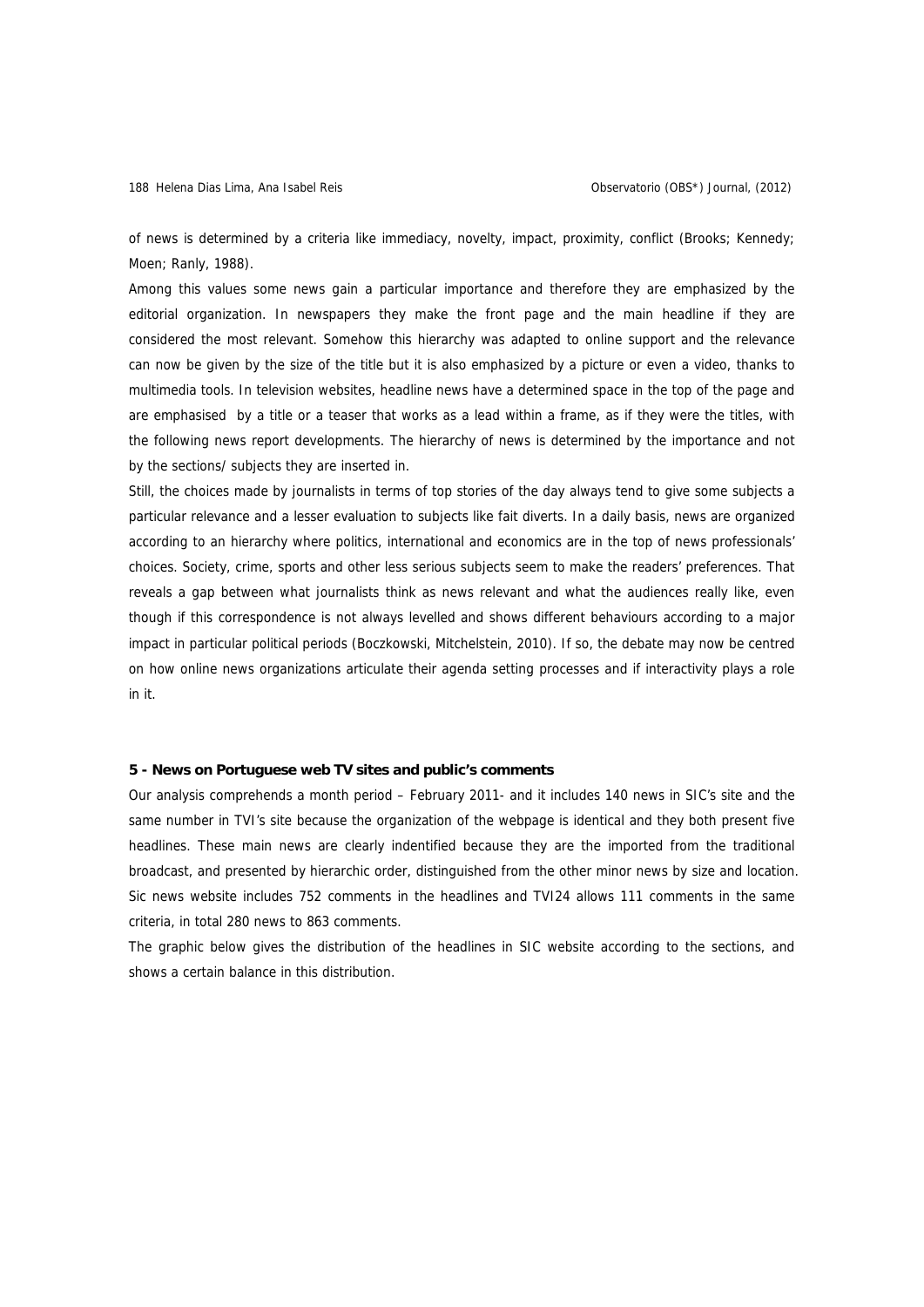Observatorio (OBS\*) Journal, (2012) Helena Dias Lima, Ana Isabel Reis 189



**Graphic 4 - Weight of sections in SIC online headlines** 

Even so, there's a clear hierarchy represented by the weight of International news (30%) in this period. This result maybe striking even if SIC TV has a target audience with a higher cultural and economical level, because this section gains such a relevance in the general scenario. The second category Others (23%) with themes that are not included in normal sections, such as fait-divers, unusual events and so on, generally correspond to minor subjects, which may seem odd, but in digital environment they can engage more clicks and, therefore it might explain the excessive weight in the global criteria. The third level of hierarchy is Sports (20%), not surprisingly, and represents the normal behavior in other news sites. The other sections present very similar behavior.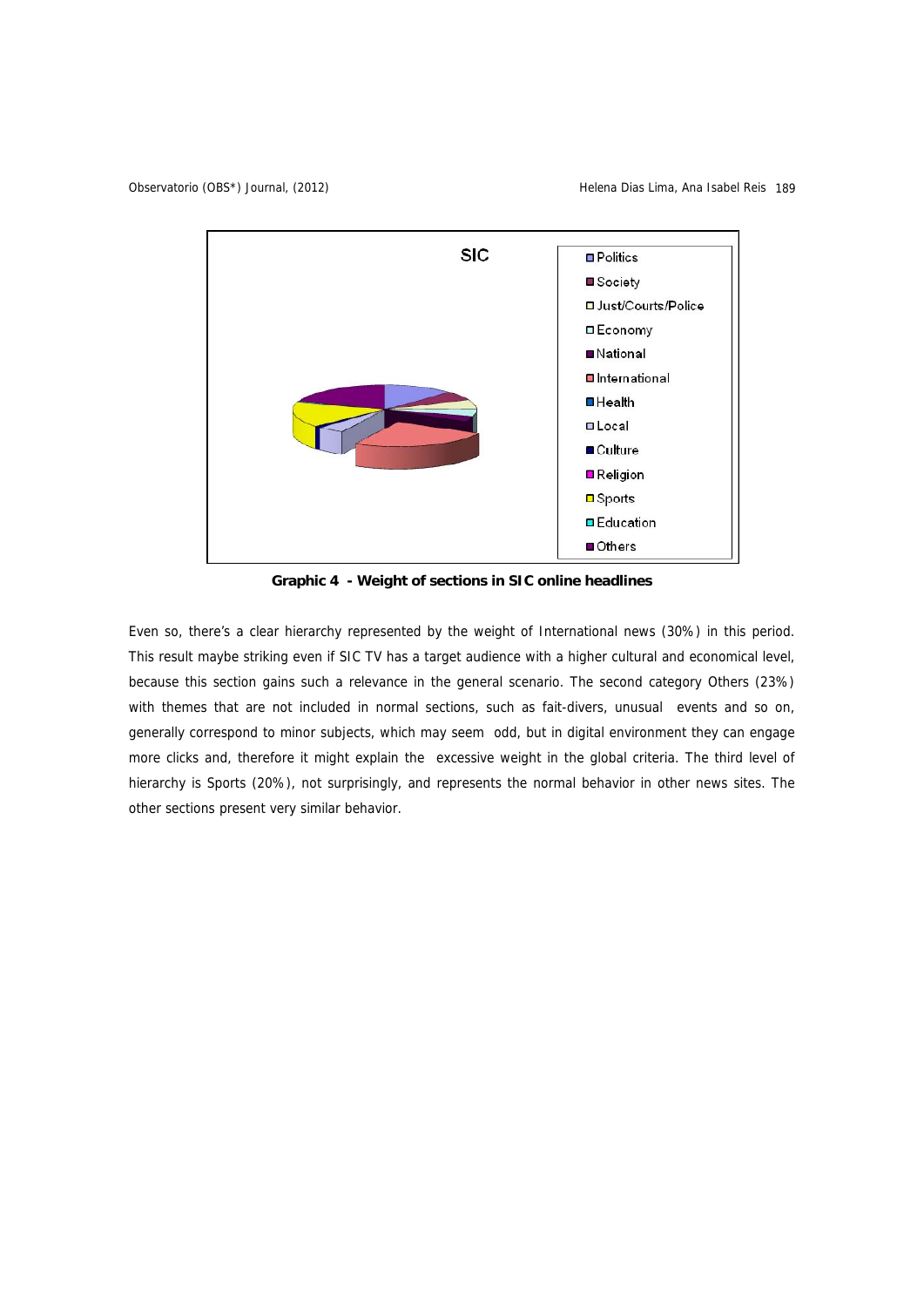

**Graphic 5 - Weight of sections in TVI online headlines** 

In this graphic Politics (26%) has the main treatment followed closely by International (25%) which may also be surprising. In traditional broadcast TVI is considered a very popular TV channel and the audiences have a less demanding level of than the news of record. Still, TVI24 chooses the headlines according to a different type of audience which appears to contradict the idea of a tabloid format of news generally related to this TV channel. But the weight of a more popular audience is shown by the third section Justice/Courts/Police (15%), which represents a normal behavior in the global scenario. These three sections are clearly separated from the others which, somehow, creates two major levels of hierarchy of news.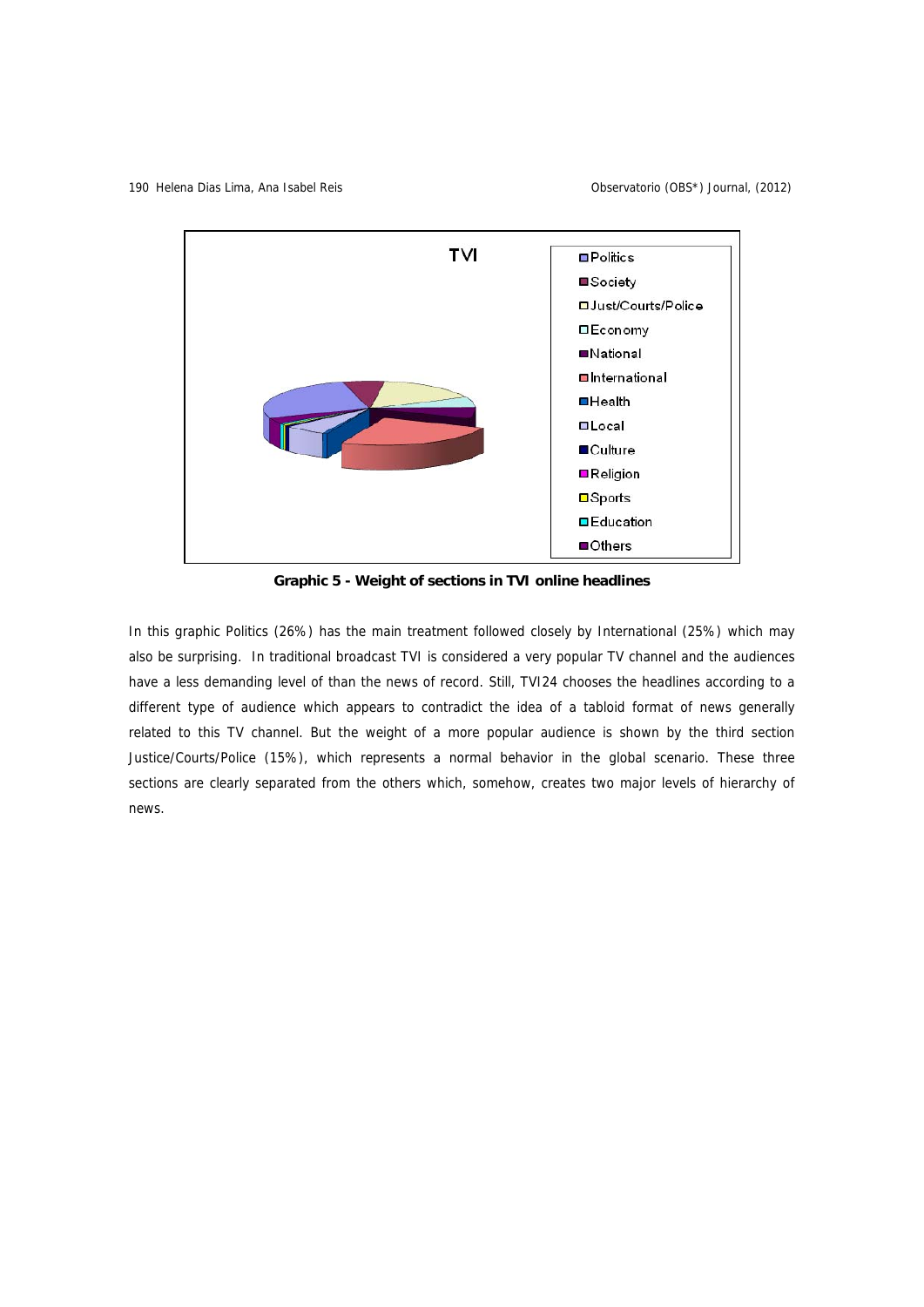Observatorio (OBS\*) Journal, (2012) Helena Dias Lima, Ana Isabel Reis 191



**Graphic 6 - Weight of sections in SIC and TVI web news sites** 

In this period both TV news sites show that International is a very enphasized subject which can be explained by the uprise of the "Arab Spring" and the cadence of conflicts in the Middle East. Apart from the news relevance, another aspect can clarefy this weight: Portuguese TV stations sent several correspondents to the conflicts which granted original news reports, other than the flow of information sent by agencies.

The major differences are patent in Sports and Others that have a great relevance in SIC. This latter value was already explained, but Sports have an editorial justification. In spite of normal TV news reports on traditional broadcast, in online envoronment Prisa Group has a specific site for sports news (MaisFutebol) and titles under this subject have a link to that particular site. Another surprising result is Politics which show a difference of a bit more than 10% betwen the two websites. During this period, TVI gives a higher importance to these subjects which can be considered awkward, according to the mentioned public profile. The only section that correspondes to a tipical behavior is Justice/Courts/Police, that in TVI has the expected relevance and it's the double of cases of SIC. In fact, distribution of news by sections and hierarquy during this particular month don´t match the general evaluation of each Television profile considering their audience's targets.

In terms of interactivity, the results on both sites are overwhelming dominated by the inclusion of comments and other type of contents seldom appear in this period.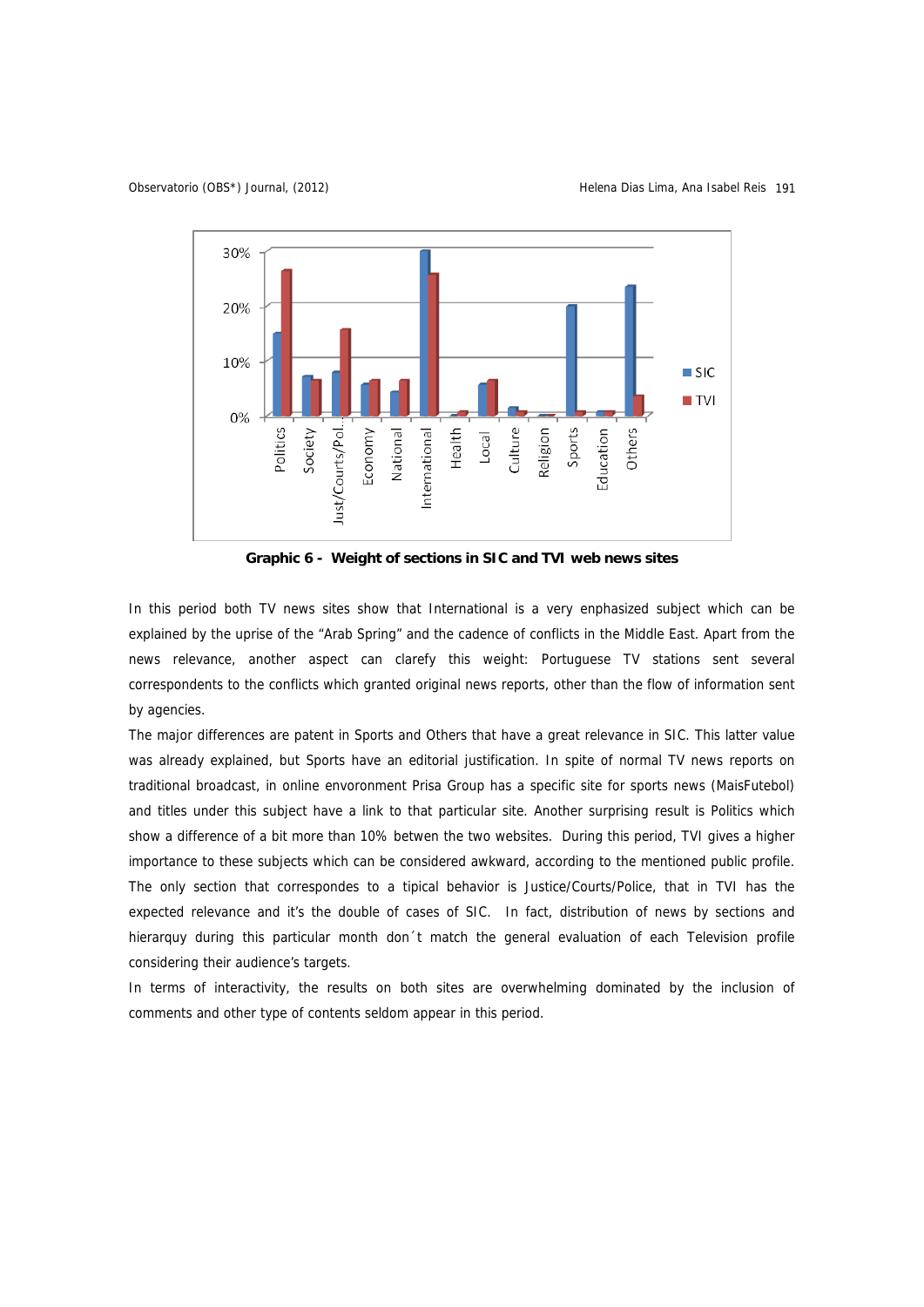

**Graphic 7 – Percentege of comments in SIC and TVI sites** 

The obvious finding of this recollection is that SIC publishes a lot more public comments than TVI. In their editorial rules for publication of comments both sites indicate that they are mediated and in TVI it also says that registration allows authomatic publication. These guidelines are clearly insufficient since the results are so dispar. After interviewing the editor of TVI24, Filipe Caetano, some answers to these numbers can be found. The editorial policy is inhereted from two previous sites that merged and gave place to the actual plataform that sticks to some principles. To begin with, TVI24 sustains a very strict policy towards public's comments. They created a strainer with a thorough vocabulary list that excludes several kind of ofenses and not only spam and rudness. Apart from this authomatic correction TVI24 also has a team of several journalists that rotate during the day and carefuly read the comments and decide if they can be published. SIC wasn´t available to respond to our interview in time. Still, the kind of comments that are published point to lot a less careful policy towards these matters.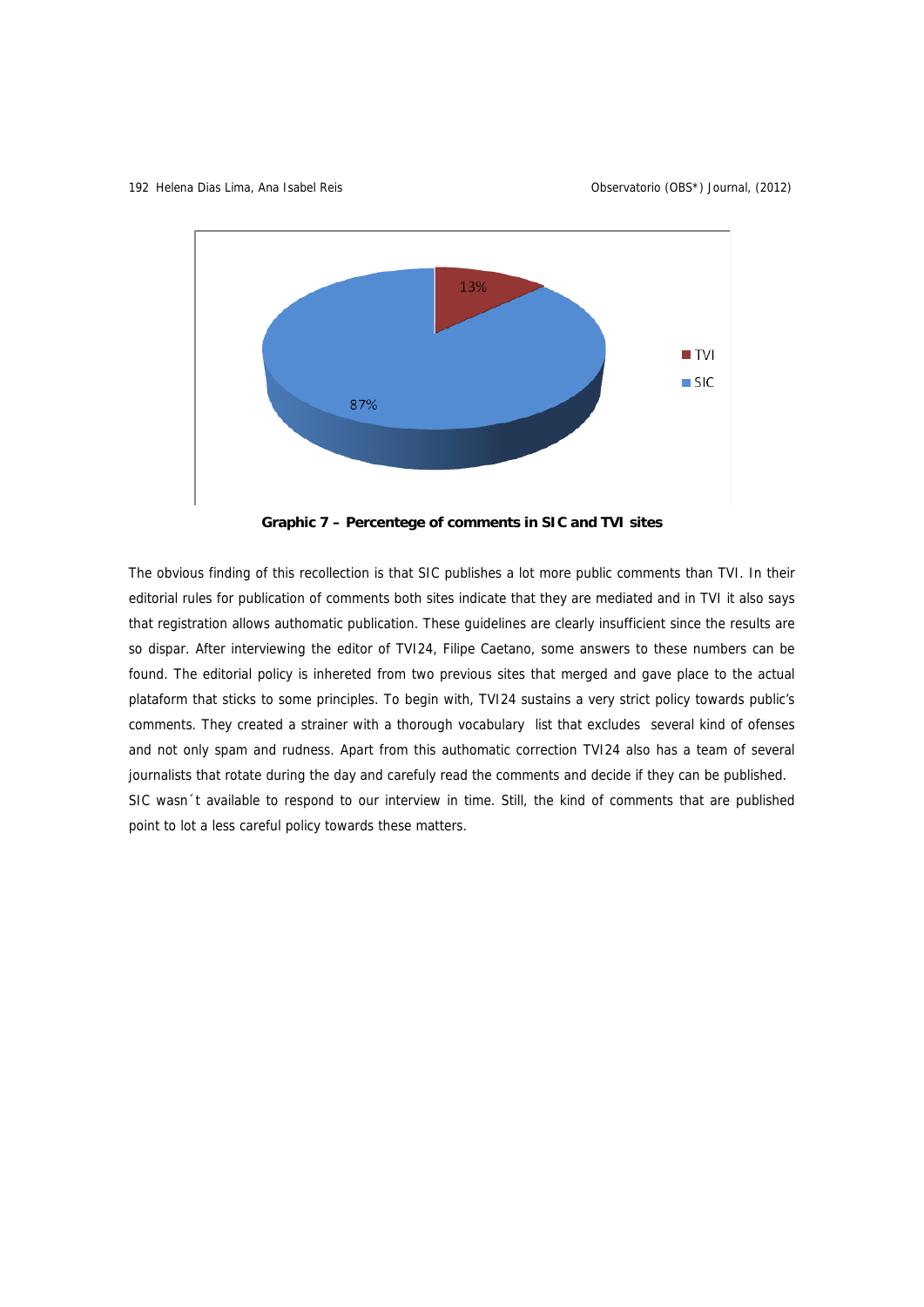

**Graphic 8 - Relation between news hierarchy and public's comments in SIC's site**

The section with more comments in SIC is Politics even if it's not clearly the most relevant in hierarchy news. Economy with 5% of total news follows the same tendency because it has 17% of comments, clearly not matching the editorial criteria. By the other hand International that is in the higher ranking almost has no correspondence by the public's participation. The other particularity is given by Justice/Court/Police because it has a low news treatment, 7%, but registers almost of the double of percentage with 13% of total comments. Nevertheless this last ratio is hardly a surprise since these kind of news always raise the urge to comment.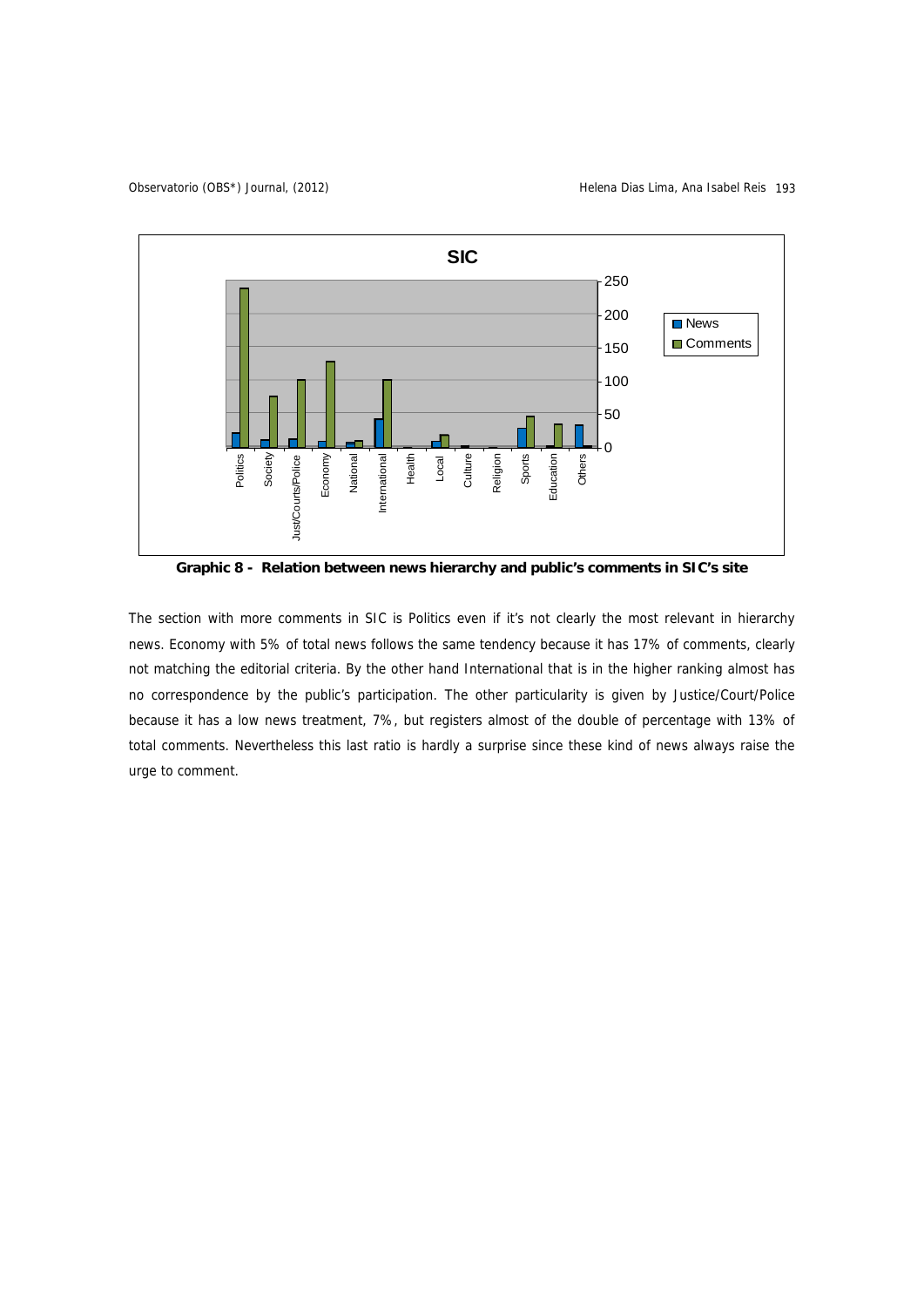194 Helena Dias Lima, Ana Isabel Reis 194 Observatorio (OBS\*) Journal, (2012)



**Graphic 9 - Relation between news hierarchy and public's comments in TVI's site** 

In TVI this relation between the public's comments (18%) and the section Justice/Courts/Police (15%) is also curious because it has a high number of news and an almost corresponding match in terms of public participation. In this case, the relation is more even than the previous situation. Nevertheless, there was a particular situation that shocked the Portuguese public opinion and it was one of the headlines in both sites. It refers to a brutal assassination of a gay public figure in a hotel in New York by his young boyfriend. These news had strong follow up in all Portuguese media and TV news in particular. Still, the sole news included in the headlines in the analyzed period had no comments, whatsoever. When asked on about this purpose TVI's editor answered that all the comments were considered offensive and they couldn't be published. One can assume that SIC would have opted by the same criteria.

The other cases that have a similar correspondence are Politics (26% to 34%), Economy (6% to 8%) and Local (6% to 10%). The latter can be justified by news of proximity that tend to create identification phenomena and therefore promote more participation. Nevertheless, a particular situation increased the participation even if not the comments. There was a very bad weather day that lead to floods all over the country and TVI site asked for the public's footage and the editors included 6 videos with images of the storm consequences, which is very common.

Politics and Economy are moreover the noble sections highly praised by journalists (Boczkowski, Mitchelstein, 2010) but not by public in general. However, politics and economical problems are strongly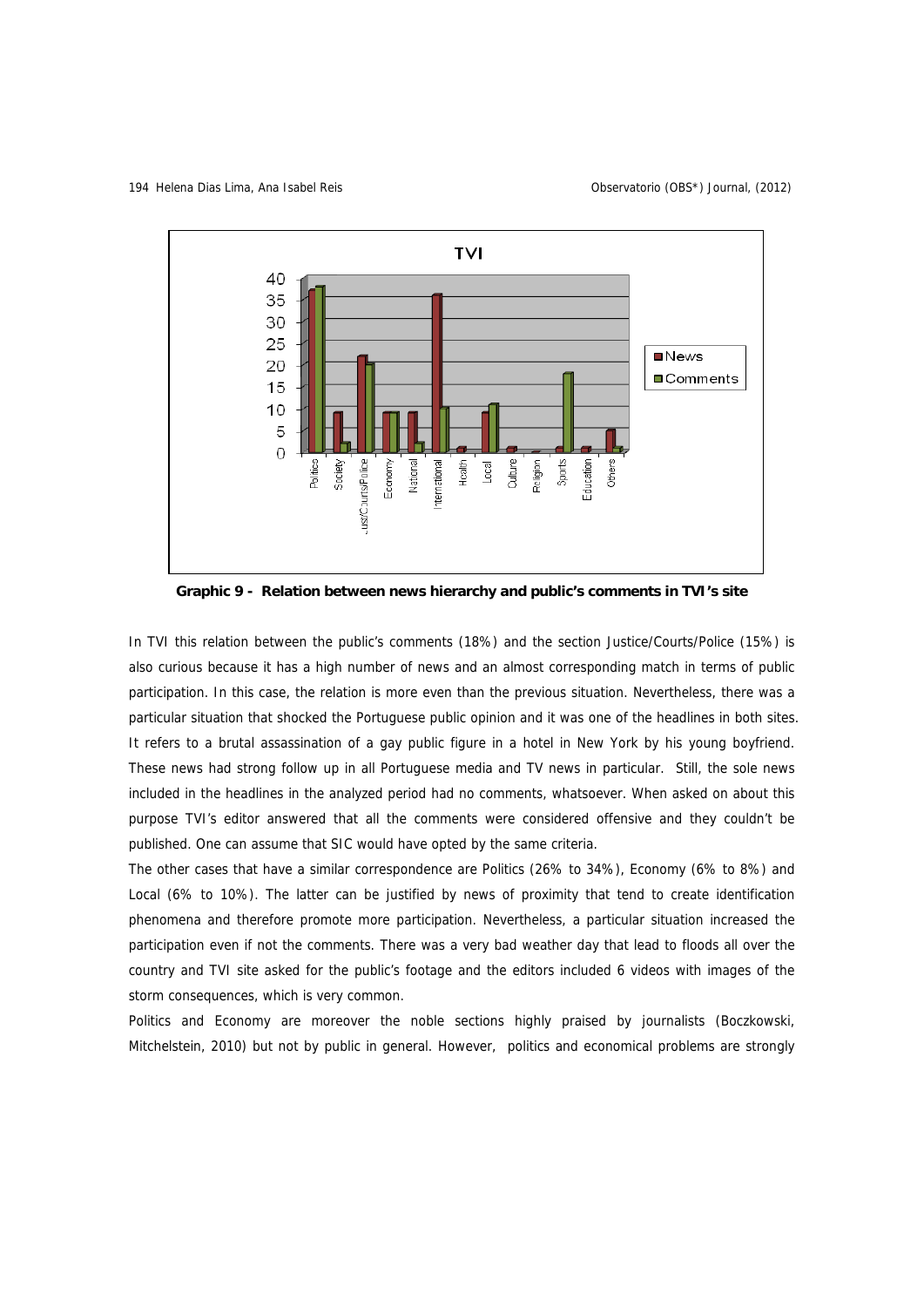linked in the daily agenda in Portugal, and tend to make the headlines and, furthermore, they generate a strong reaction from publics of all social sectors. So, in this case the editorial criteria matches the public participation, against the usual behavior pointed out by several authors. In this period an extreme left party was about to propose a motion of censure to the government at the parliament. This news was debated by several comments, but only two grabbed the opportunity to express coherent ideas in favor or against it. The short opinions were rather strange and expressed mostly hate against capitalism: "The capitalism at its best."; "Anyone who dies of starvation is because he doesn't want to eat"; "The pig thief who kept the power of capitalism thinks that all the women should be like his mother, a big prestitute that wasn't able to give an education to their children". These attacks are incoherent, poorly written or offensive, being the last one a mix of all these items. An example of a personal attack is "you want a perch" directed to Freitas do Amaral a senior politician, a metaphor that implies that he wants a place of power, a higher place to be upon the others.

The main differences in the journalists options and the audience's are Sports and International. The latter shows a similarity to SIC's case and, therefore, agrees with the general opinion towards the difference between the editorial hierarchy of values and the public's choices. One particular comment about the Arab Spring congratulates this revolutionary wave and compares it with the Portuguese revolution of 1974. Still, the author gives warning of how the actual political situation failed the democratic principles that the "April Captains" fought for. On the other hand, several short comments under this same news have nothing to do with it such as: "This trout has a twist of a sour flavor just like the Socrates engineer", referring to Kaddafi and relating him with the Portuguese prime minister. Other comments only express personal attacks against other users. A news about a train workers strike had the following comment about another user: "hey (VR) your godfather must be Fidel Castro, whom you love so much, and from a broke country that is now begging for bread to the United States, and to screw who wants to work it's your combat, so you're more of a undertaker". Another strong example is related to a dialogue concerning the arrest of a hooligan that killed a person with a very light during a game: "A hero was arrested" which resulted on the comment "The sun of a b\*\*\* that wrote that a hero was arrested should have a very light p his \*\*\*". The comments are not indentified in both examples and the inclusion of this kind of insulting messages can't be avoid if editors use only the straining software.

This last example can explain why Sports is a very sensitive matter. In TVI24 there is a great gap in news (0.7%) and comments (16%), and this singularity is underlined by the fact that this headline was the most commented. It was about a referee decision and the comments debated the justice of it. "Here's the site MaisFutebol at its best. There's a polemic news about the truth in sports the and comments from registered users that are normally published right away, just don't show up. Are they afraid that it overruns the 200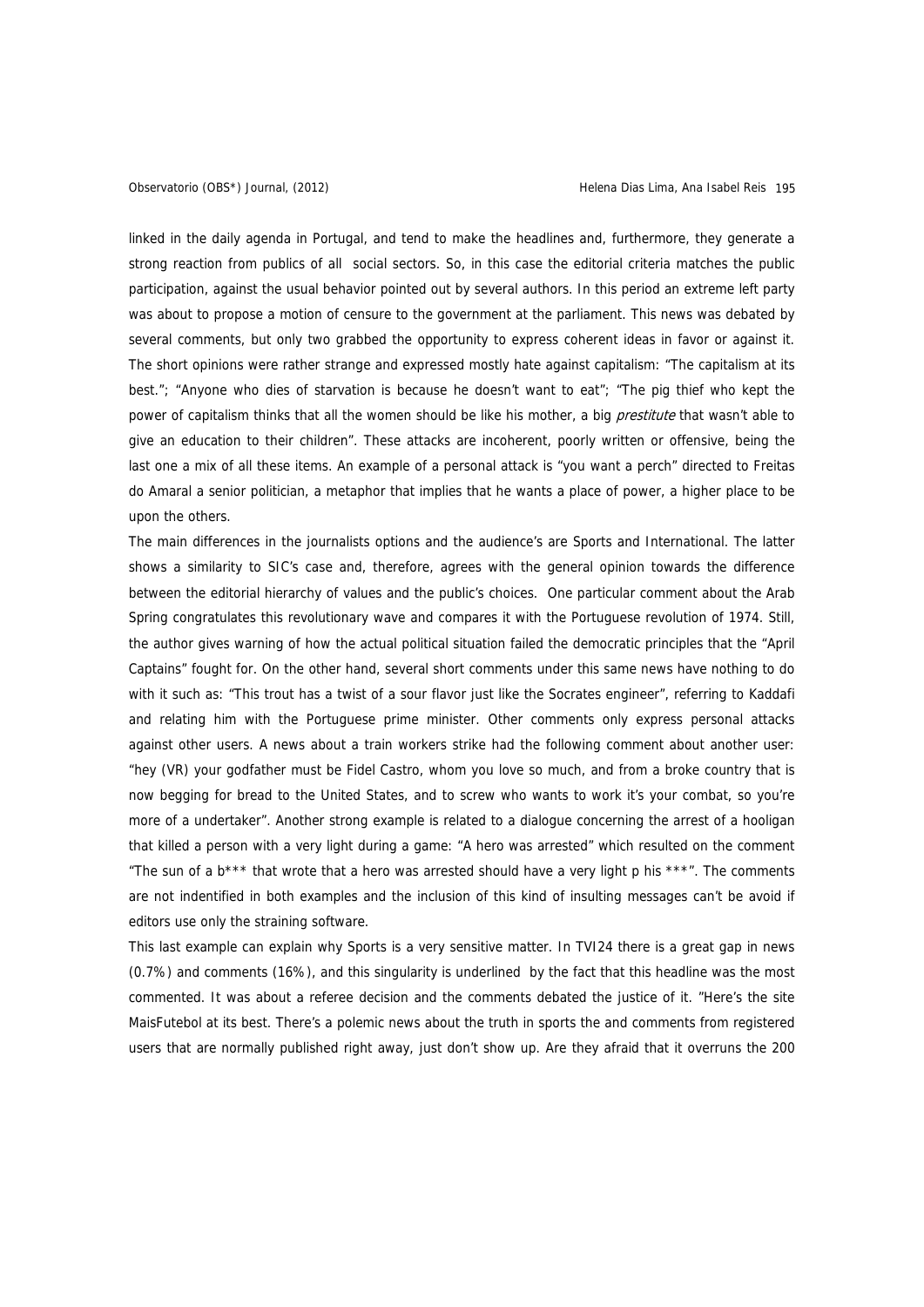comments? So it is our media that bows easily to pressure. I'm yet to find if this is censorship or if they're just waiting for the news to drop from the headline." This user accused the site of censorship and the reference to 200 comments implies that the publishers were trying to avoid them in order to keep the news from the headlines for a longer period.

The public's participation content was analyzed according to a sample of five comments chosen at random in each headline, in a total of 327 entrances. The examples pointed out above indicate that there's little relationship between the news and the users inputs. In the selection the comments that actually concern the news are 177and the others 150 may be considered spam or insulting.

In spite of what was stated by Filipe Caetano, the TVI24's editor, this site presented some insulting comments, mostly in the Politics section. Globally this is the section that presents more offensive expressions in both sites. The other sections that present this characteristics are Economy, which is justified by the national situation, and Justice, which is also justified by the emotions involved in some of cases, mostly related to corruption trials and influence peddling.

#### **6 - Discussion of results**

This study shows that the editorial criteria in this month period shouldn't be considered as a typical behavior. This awkwardness comes from the fact that the International section has such a strong weight in the global hierarchy of both TV news websites. In SIC the hierarchy presents Others and Sports as the following sections, which contradicts the editorial profile. This paradox is enhanced by the fact that the public's comments preferences rather match SIC's audience target.

By the other hand, TVI24 hierarchy news gives a great relevance to Politics and International which is also contradictory to their natural audience profile, but in this site the comments follow the same trend as in the first case. The other main comments are normally related to the minor subjects as expected.

One more oddity comes from the fact that Politics have such a higher result than usual and, in particular, in TVI24, the site of the television with a more popular profile. The sections considered with less news worthiness, such as Justice, Local and Society present a high number of comments which agrees with the idea that journalists have a different notion of news importance and hierarchy than the public's appreciation (Boczkowski, Mitchelstein, 2010).

It is also strange that the section Health shows so feeble results in terms of news and participation, since it's a subject that has a good level of acceptance and tends to give place to public's participation, in forums for instance. Nevertheless, one of the unrelated comments referred the price of medicines, but was clearly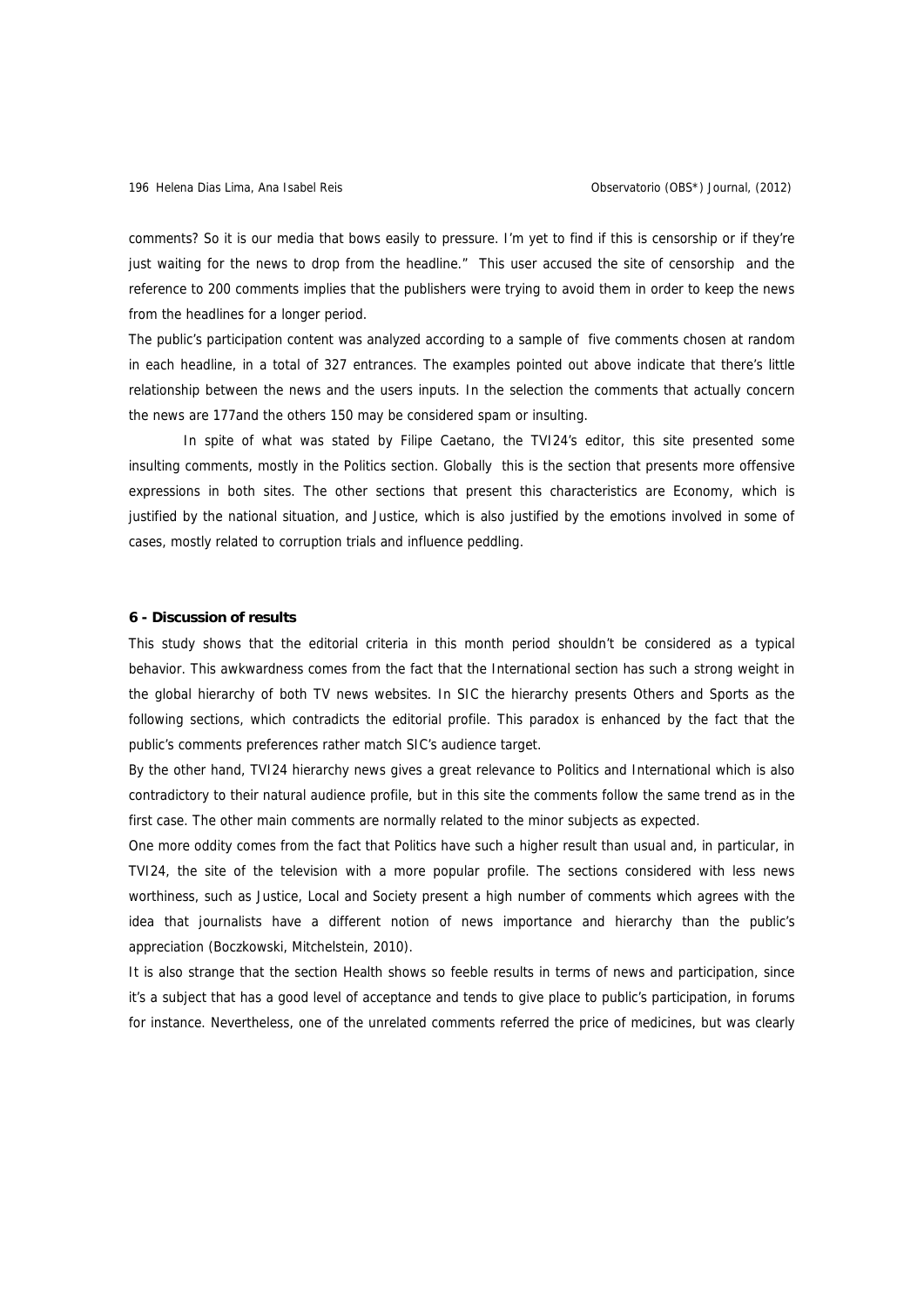misplaced. But then again, the results for this month period are probably not entirely representative of the dispersion of news through thematic sections, nor the correspondence given by the audience's reactions.

A global appreciation of the relationship between the news subjects and the comments under each headline confirms the general trend shown by several studies in this matter: most of the content given by the users is considered spam or offensive in spite of the strainers tools, and furthermore, most of them are not related with the news that they were supposed to comment.

Another particular format of interactivity was available under a forum and it was presented by SIC's website. It was a unique situation celebrating the newspaper Expresso's anniversary. In this occasion a forum online was held simultaneously in SIC Notícias, and a in political blog connected by a link in the website. This triple forum included several guests such as politicians, journalists, experts, and it allowed the public's participation online. This was an isolated case of an example of "dialogical space" providing an effort of participation in a balanced environment (Oblak, 2005). This particular forum shows that these interactivity spaces are possible and needed, more so, if we consider that the subject in debate was the history of the newspaper in an effort of self-promotion. The discussion of urgent national matters would surely engage broader audiences in terms of variety of social profiles, given the chance of the public's interactivity in traditional broadcast system and internet users.

## **Bibliography**

Anuário de Comunicação 2005-2006, Obercom, in [http://www.obercom.pt/client/?newsId=342&fileName=anuario\\_2005\\_2006.pdf](http://www.obercom.pt/client/?newsId=342&fileName=anuario_2005_2006.pdf)

Boczkowski, Pablo J., MitchelsteinIs, Eugenia (2010) "Is there a Gap between the News Choices of Journalists and Consumers? A Relational and Dynamic Approach.",The International Journal of Press/Politics, 15: 420, originally published online 22August 2010, DOI: 10.1177/1940161210374646, in <http://hij.sagepub.com/content/15/4/420>

BOWLING, L & CHAN-OLMSTED, M. (2001). Enhanced TV as brand extension: TV viewers' perception of enhanced TV features and TV Commerce on broadcast networks' web sites en The International Journal on Media Management, Vol. 3, n. IV, pp. 202-212.

Canavilhas, João, "Televisão O domínio da Informação-espectáculo", in <http://www.bocc.uff.br/pag/canavilhas-joao-televisao-espectaculo.pdf-->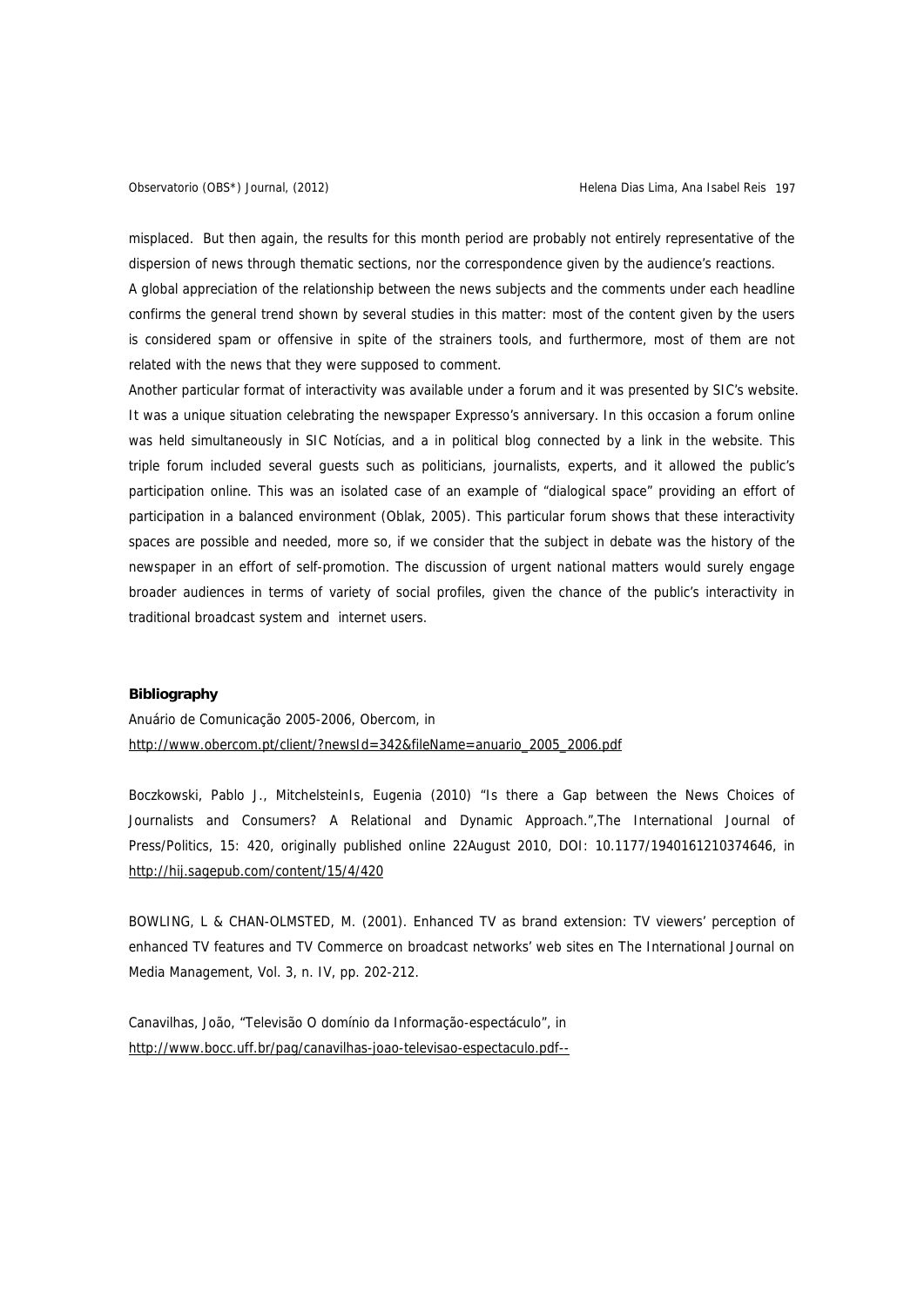Casseti, Francesco e Odin, Roger (1990) "De la paléo- à la néo-télévision – approche sémio-pragmatique". In: Communications, n.51. p.9-26,.

Cardoso, Gustavo; Espanha, Rita; Araújo, Vera (2009) "Da comunicação de massa à comunicação em rede", Porto, Porto Editora

Cardoso, Gustavo (coord), (2006) "Dietas de Media em Portugal: televisão, imprensa, rádio e internet" – Working Report 2006, Obercom, in<http://www.obercom.pt/client/?newsId=30&fileName=wr8.pdf>

Carter, Meg (2009) TV and social media: the fightin for dominace in New Media Age: <http://saleshq.monster.com/training/articles/2103-tv-and-social-media-fighting-for-dominance?page=3>

Chan-Olmsted, S. M., & Jung, J. (2001). Strategizing the net business: How television networks compete in the age of the Internet. International Journal on Media Management, 3(4), 213–225.

Chang, Y., & Thorson E. (2004). Television and web advertising synergies. Journal

Chung, Deborah S. (2007) "Profits and Perils Online News Producers' Perceptions of Interactivity and Uses of Interactive Features", Convergence: The International Journal of Research into New Media Technologies, Copyright © 2007 Sage Publications London, Thousand Oaks & New Delhi Vol 13(1): 43–61, DOI: 10.1177/1354856507072856, in [http://cvg.sagepub.com](http://cvg.sagepub.com/)

Cover, Rob (2006) "Audience inter/active: Interactive media, narrative control and reconceiving audience history", New Media Society 8, DOI: 10.1177/1461444806059922, in <http://nms.sagepub.com/content/8/1/139>

Dayan, Daniel, Katz, Elihu, (1999) "A História em Directo. Os Acontecimentos Mediáticos na Televisão", Minerva, Coimbra,

Doyle, Gillian, (2010) "From Television to Multi-Platform: Less from More or More for Less?", Convergence 16: p. 431-434 DOI: 10.1177/1354856510375145, in <http://con.sagepub.com/content/16/4/431>

Eco, Umberto (1985) "La guerre du faux", Paris: Grasset,.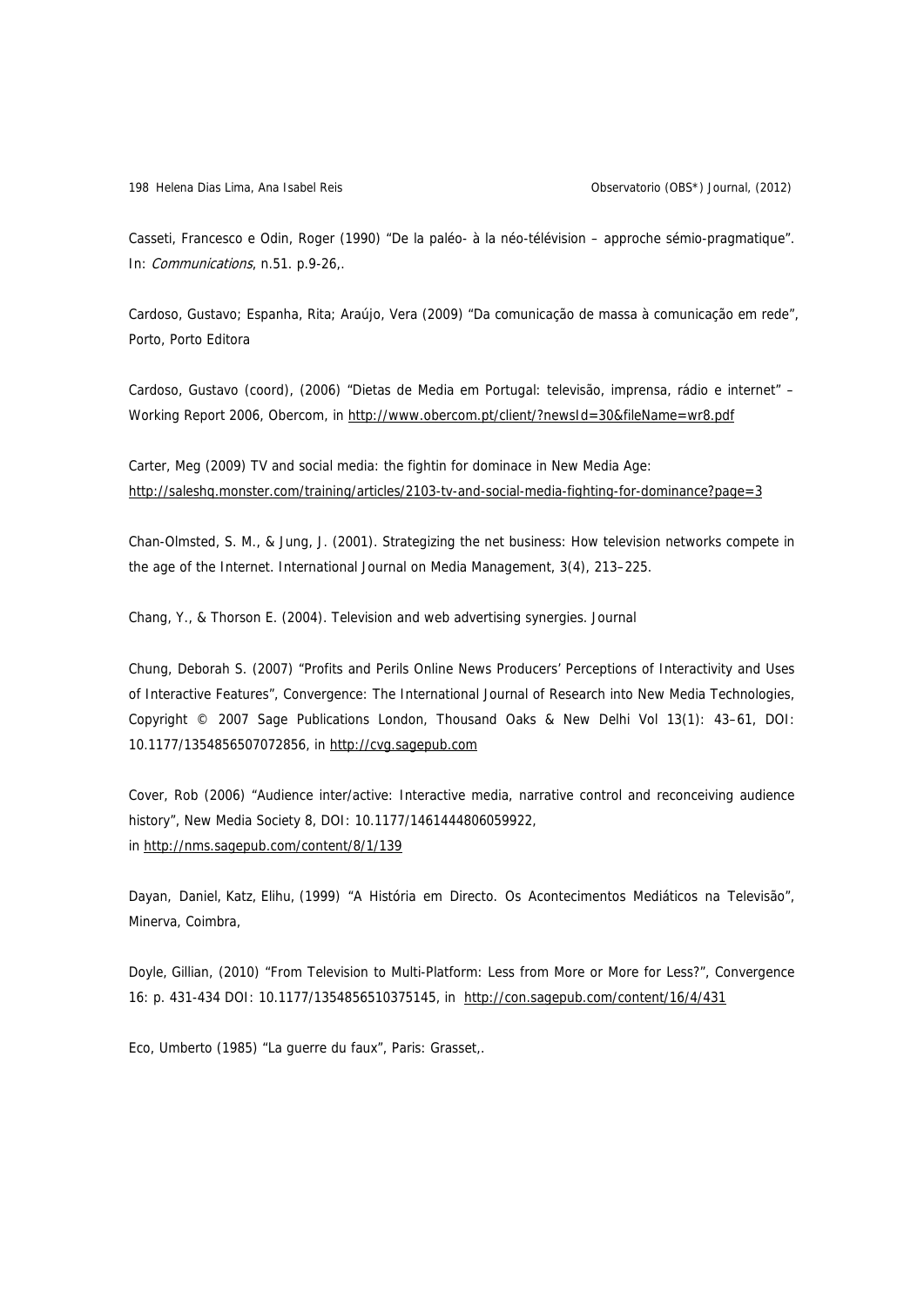Fortunati, L., Sarrica, M., O'Sullivan, J., Balcytiene, A., Harro-Loit, H., Macgregor, P., Roussou, N., Salaverría, R., and de Luca, F, (2009) "The influence of the internet on European journalism", Journal of Computer-Mediated Communication, 14(4): 928-963

Gans, Herbert J. (1972) "Deciding what's news: a study of CBS Evening News, NBC Nightly News, Newsweek and Time". 25th ed. Evanston: Northwestern University Press.

Hermans, Liesbeth, Vergeer, Maurice, e d'Haenens, Leen. (2009) "Internet in the Daily Life of Journalists: Explaining the use of the Internet by Work-Related Characteristics and Professional Opinions", Journal of Computer-Mediated Communication 15, pp.138–157.

Lima, Helena, Reis, Isabel (2011): "Portuguese TV news websites: editorial policy, connectivity and participative culture", IAMCR Conference: Cities, Creativity, Connectivity, Istanbul <http://iamcr.org/iamcr2011abstracts>

Lunt, Peter (2009) "Television, Public Participation, and Public Service: From Value Consensus to the Politics of Identity", The ANNALS of the American Academy of Political and Social Science 625: 128, DOI: 10.1177/0002716209338457, in <http://ann.sagepub.com/content/625/1/128>

McCombs, Maxwell E.; Shaw, Donald L. (2000) "A função do agendamento dos Media", In Traquina, Nelson, "O poder do Jornalismo: análise de textos da teoria do agendamento", Coimbra: Minerva. Pp. 47-62

Missika, Jean-Louis (2006) "La fin de la télévision", Seuil et La republique des Idées, France

MONTPETIT, Marie-Jose (2009). Your content, your networks, your devices: Social networks meet your TV Experience en ACM Computers in Entertainment, Vol. 7, n. 3, Article 34, September 2009.

Netscope da Marktest - <http://netscope.marktest.pt/>

Nguyen, An (2010) "Harnessing the potential of online news: Suggestions from a study on the relationship between online news advantages and its post-adoption consequences", Journalism 2010 11: 223, DOI: 10.1177/1464884909355910, in <http://jou.sagepub.com/content/11/2/223>